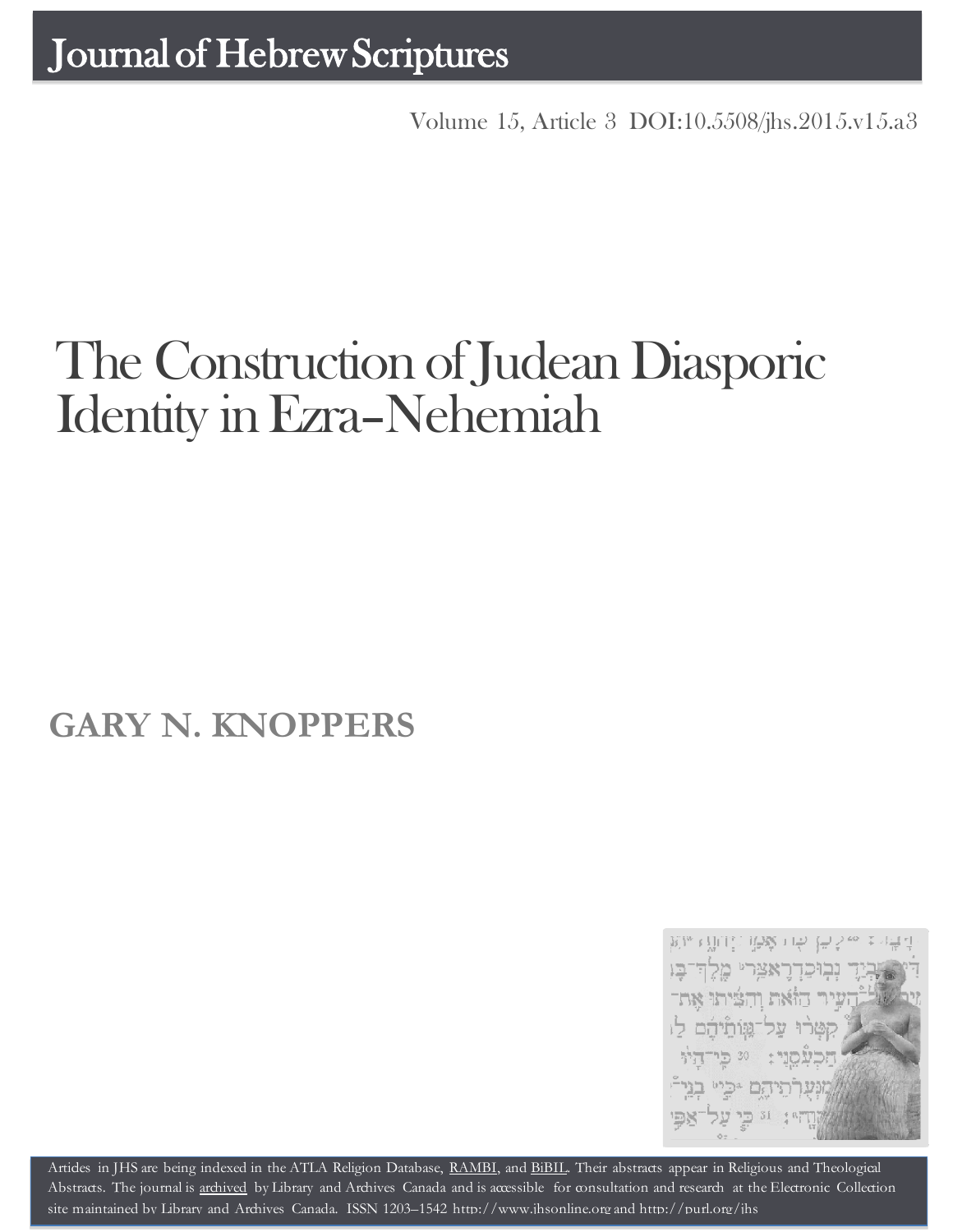### **THE CONSTRUCTION OF JUDEAN DIASPORIC IDENTITY IN EZRA– NEHEMIAH**

#### GARY N. KNOPPERS THE UNIVERSITY OF NOTRE DAME

At first glance, it may seem quite odd to speak of the Judean Diaspora in Ezra-Nehemiah, because the book is all about the gradual restoration of the Judean community in Yehud. Beginning with the decree of Cyrus (Ezra 1:1–4), the work marks a series of returns and rebuilding efforts in what remained of the former southern kingdom: the first return of some of the exiles under Sheshbazzar (Ezra 1:5–11), the larger return under Zerubbabel and Jeshua (Ezra 2–6), the journey of Ezra and his retinue some sixty years later (Ezra 7–8), the first mission of Nehemiah some thirteen years after the return of Ezra (following the traditional chronology), and finally Nehemiah's second mission, perhaps a brief time after the conclusion of his first mission (Neh 13:4–31; Williamson 1985: xliv–lii; Eskenazi 1988; Willi 1995; Bedford 2001; 2002).[1](#page-16-0)

The chronology narrated in the book, stretching from the first return under Cyrus (538 B.C.E.) through the second mission of Nehemiah (432 B.C.E.?), is extensive, involving a much greater length of time than the period traditionally attributed to the exile (598/587–538 B.C.E.).[2](#page-1-0) Given the proclamation of Cyrus narrated

<sup>&</sup>lt;sup>1</sup> This paper was originally presented at the international conference on "Judah at the Judeans: Negotiating Identity in an International Context," held at the University of Heidelberg, 13–16 April 2008. Due to space constraints, we did not include the paper in the conference proceedings (Lipschits, Knoppers, and Oeming 2011). The present work constitutes a lightly edited and updated version of the paper delivered at the 2008 conference. I would like to thank the other participants—R. Albertz, P.-A. Beaulieu, B. Becking, J. Blenkinsopp, Y. Dor, D. Fulton, A. Hagedorn, A. Kloner, R. Kratz, A. Lemaire, O. Lipschits, J. Middlemas, C. Nihan, M. Oeming, L. Pearce, J. F. Quack, D. B. Redford (*in absentia*), D. Rom-Shiloni, J. Schaper, K. Schmid, K. Southwood, O. Tal, D. Vanderhooft, J. Wöhrle, J. W. Wright, and C. Wunsch—for their helpful questions.

<span id="page-1-1"></span><span id="page-1-0"></span><sup>2</sup> Following the traditional chronology of Ezra (458 B.C.E.) and Nehemiah (445 B.C.E.), there is a gap of 13 years from the time of Ezra's mission (Ezra 7:1; 458 B.C.E.) to the time of Nehemiah's arrival (Neh 1:1; 2:1; 445 B.C.E.). An editorial attempt has been made to overcome this seg-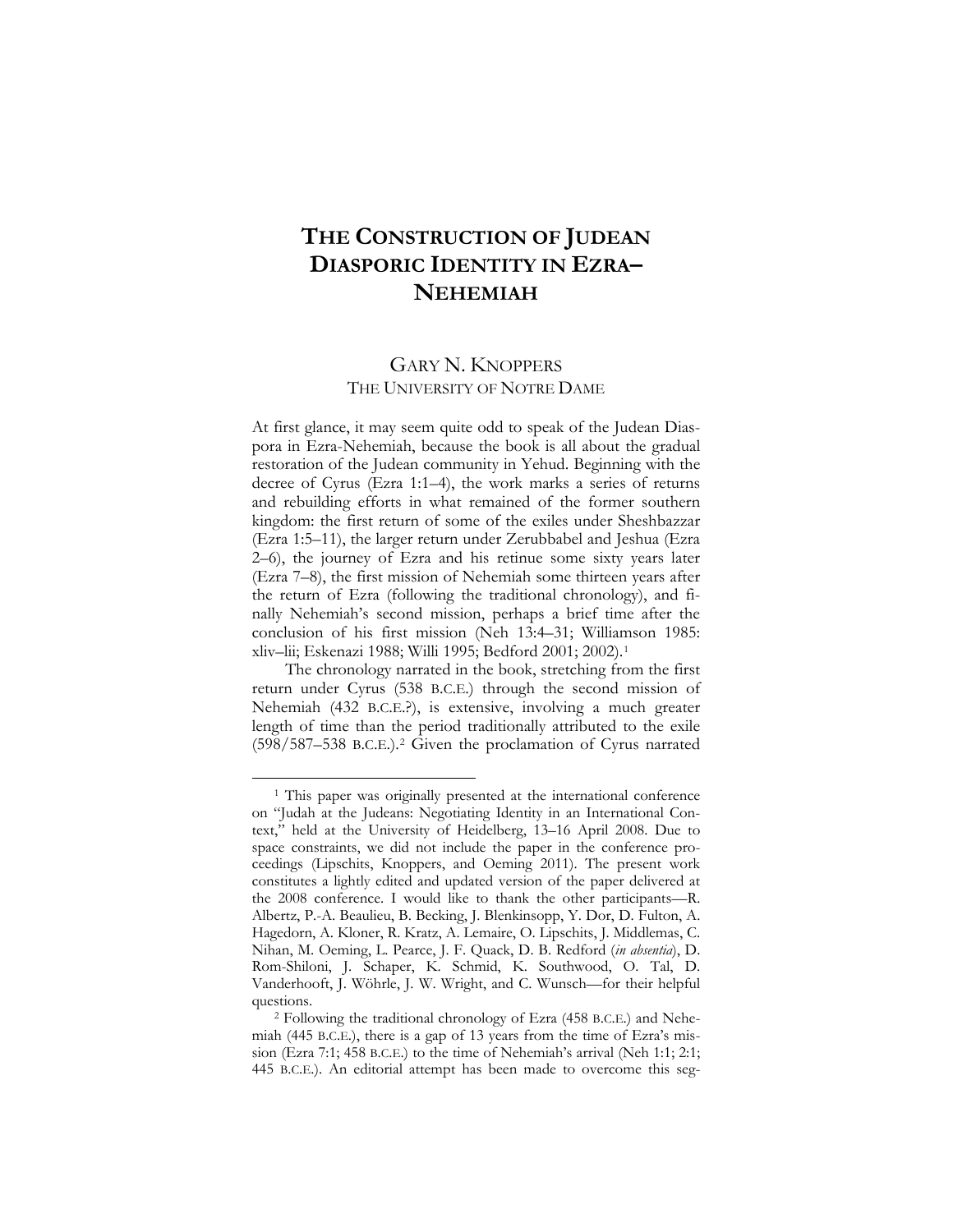at the very beginning of the book, commissioning the rebuilding of the temple and encouraging all of the exiled Judeans ("whoever among you from all of his [Yhwh's] people;" Ezra 1:3) to return to their native land, one is dealing with a Diaspora (and not a forced exile) from this point onward.[3](#page-1-1) That is, following the reign of Cyrus (as depicted in the narrative world of the text), one may assume that the people sent into exile were no longer forced to remain far from the land of their ancestors.[4](#page-2-0) Those Israelites, who continued to reside in Babylon and other centres, such as Casiphia (Ezra 8:17) and Susa (Neh 1:1; 5:17; 13:6), did so largely by choice.

From the perspective of the writers of Ezra-Nehemiah, the Diaspora has become an accepted way of life, at least for the period under view. For this reason, the writers do not censure the expatriates, who remain in Babylon and in other sites. In one case, Ezra has to recruit Levites to accompany him on his journey to Jerusalem (Ezra 8:15–20), but this circumstance does not lead him to disparage his Babylonian compatriots, who choose to remain in place. When Nehemiah expresses his desire to his superior, the Achaemenid monarch, to travel back to his homeland, he does not ask permission to emigrate (Neh 1:6). The leave of absence the cupbearer to the king requests is by nature of limited duration (Neh 2:6) and the imperial dispensation granted to him is dependent upon Nehemiah's eventual return (Neh 1:6). To be sure, Nehemiah's prayer (1:5–11) cites the Deuteronomic (or Deuteronomistic) promise (30:1–10; cf. 4:25–31) of an ingathering of deportees, predicated (in Deut 30:2, 8, 10) on divine compassion in response to the deportees' renewed obedience (Neh 1:8), to request divine favor upon his meeting with the Persian king. But, it seems that Nehemiah alludes to the Deuteronomic promise as a basis to pray for his own return, rather than for the return of all exiles.[5](#page-2-1) Indeed, when Nehemiah journeys to Jerusalem, he travels alone with an armed escort (Neh 2:6–9). The sequence of events narrated

<span id="page-2-2"></span>mentation by placing the two together for the reading of the torah and the celebration of *Sukkot* narrated in Nehemiah (Neh 7:73b–8:18), but pertaining to the time of Ezra. If one wishes to place Ezra after Nehemiah, as some do, the work would still display a major lacuna from 430 B.C.E. (the approximate end of Nehemiah's second mission) to 398 B.C.E. (the estimated year of Ezra's coming to Yehud in the reign of Artaxerxes II). See Williamson 1985: xxxix–xliv; Blenkinsopp 1988: 139–44. In either reading of the chronology involved in dating the missions of Ezra and Nehemiah, there are very significant gaps in the coverage of the postmonarchic period (Knoppers 2012). For an argument that the temple itself was not rebuilt until the time of Artaxerxes II, see Edelman 2005.

<sup>3</sup> On the distinction between a (voluntary) Diaspora and a forced exile,

<span id="page-2-0"></span>see Scott 1997, and more recently, Middlemas 2012.<br><sup>4</sup> Historically speaking, things were, of course, much more complicated as the allusions to negotiations preceding the returns of Ezra (7–8)

<span id="page-2-1"></span>and Nehemiah (1–2) indicate.  $\frac{5}{1}$  In the view of Wright (2004: 9–23), Nehemiah's prayer belongs to one of the latest layers of the book (in Wright's reckoning, the seventh stratum in the development of the Nehemiah text).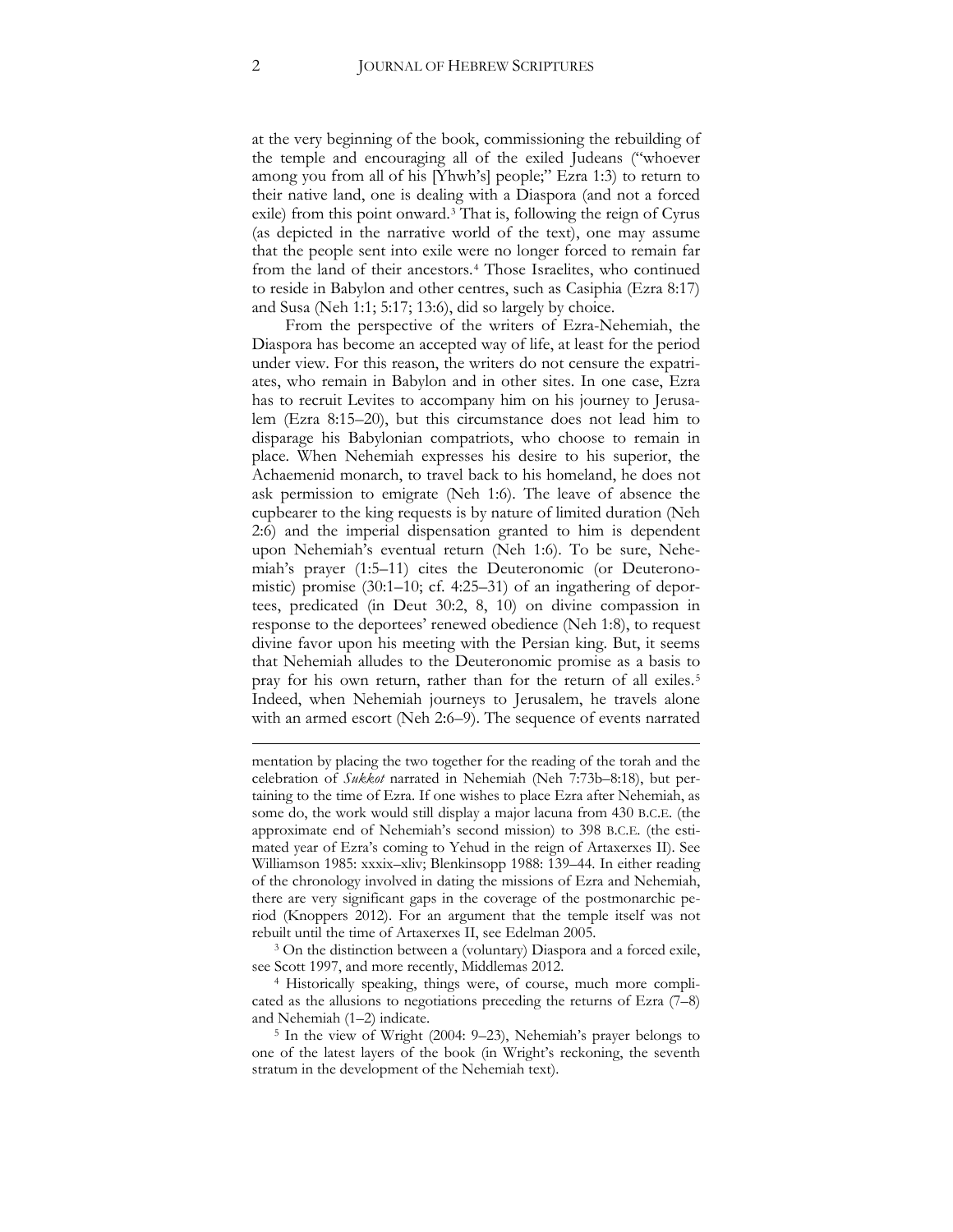in the book is thus itself important as it points to a long history of relations between the homeland community and the Diaspora, especially with Judah's sister community in Babylon (Ezra 1:11; 2:1; 7:6; 8:1).[6](#page-2-2)

Given that each of the major initiatives taken in the work stems from some one or some group living in the Diaspora, it may be useful to focus some attention on these Judeans and the manner in which they are presented. In the progression of the work, leaders from the Diaspora drive much of the action. Their returns, rebuilding efforts, beneficence, courage, and reforms are commemorated and celebrated. In many instances in the ancient world in which one community is formed at some distance from another, the derivative community is cast as a dependent community (or colony).[7](#page-3-0) But in this book, the traditional relationship is reversed. The community in Yehud repeatedly experiences renewal by virtue of initiatives undertaken by Judeans residing in other lands.<sup>[8](#page-3-1)</sup> Indeed, given the portrayal of opposition toward the *bĕnê haggôlâ* ("children of the exile") shown by the *'ammê hā'āreṣ* ("peoples of the land"), the community of the returnees paradoxically appears as a kind of colony in its own land.[9](#page-3-2)

The pattern of successful initiatives undertaken by members of the Eastern Diaspora (the enigmatic Sheshbazzar, Zerubbabel and Jeshua, Ezra, Nehemiah) in the mother country, as presented in Ezra-Nehemiah, raises some interesting issues about developing notions of Judean ethnicity and community identity in the international context of the Achaemenid and Hellenistic periods. One is dealing with multiple and overlapping relationships among different Yahwistic groups located in widely different geographic areas.[10](#page-3-3) But for all their differences, these communities share at least one thing in common—they are all situated within one empire and subservient to the same imperial regime.

<sup>6</sup> If one wishes, for the sake of argument, to follow the alternate chronology and place Ezra after Nehemiah in the tenure of Artaxerxes II Memmon (405–359 B.C.E.), the temporal range covered by the book is even more extensive.

<span id="page-3-0"></span><sup>7</sup> Such a phenomenon is well-attested and much-discussed in the history of the ancient Greek states and their related communities in the ancient Mediterranean world (e.g., Dunbabin 1948; Graham 1964; Boardman 1999).

<span id="page-3-1"></span><sup>8</sup> In speaking of the residents of the exilic communities as Judeans, I am departing somewhat from the usage employed by the biblical authors. The text of Ezra often refers to the "children of the exile" or simply to "Israel(ites)." The writers are thus participating in an ongoing debate about the nature and boundaries of communal identity (Williamson 1989; Ben Zvi 1995; Bedford 2001; Knoppers 2001; Scatolini Apóstolo 2006).

<span id="page-3-2"></span><sup>9</sup> The situation is more complicated in the first-person accounts of Nehemiah (Knoppers 2007).

<span id="page-3-3"></span><sup>&</sup>lt;sup>10</sup> With many differences in perspective. The development of a diversity of views within the Judeana elite in Babylon is stressed by Rom-Shiloni 2005; 2011.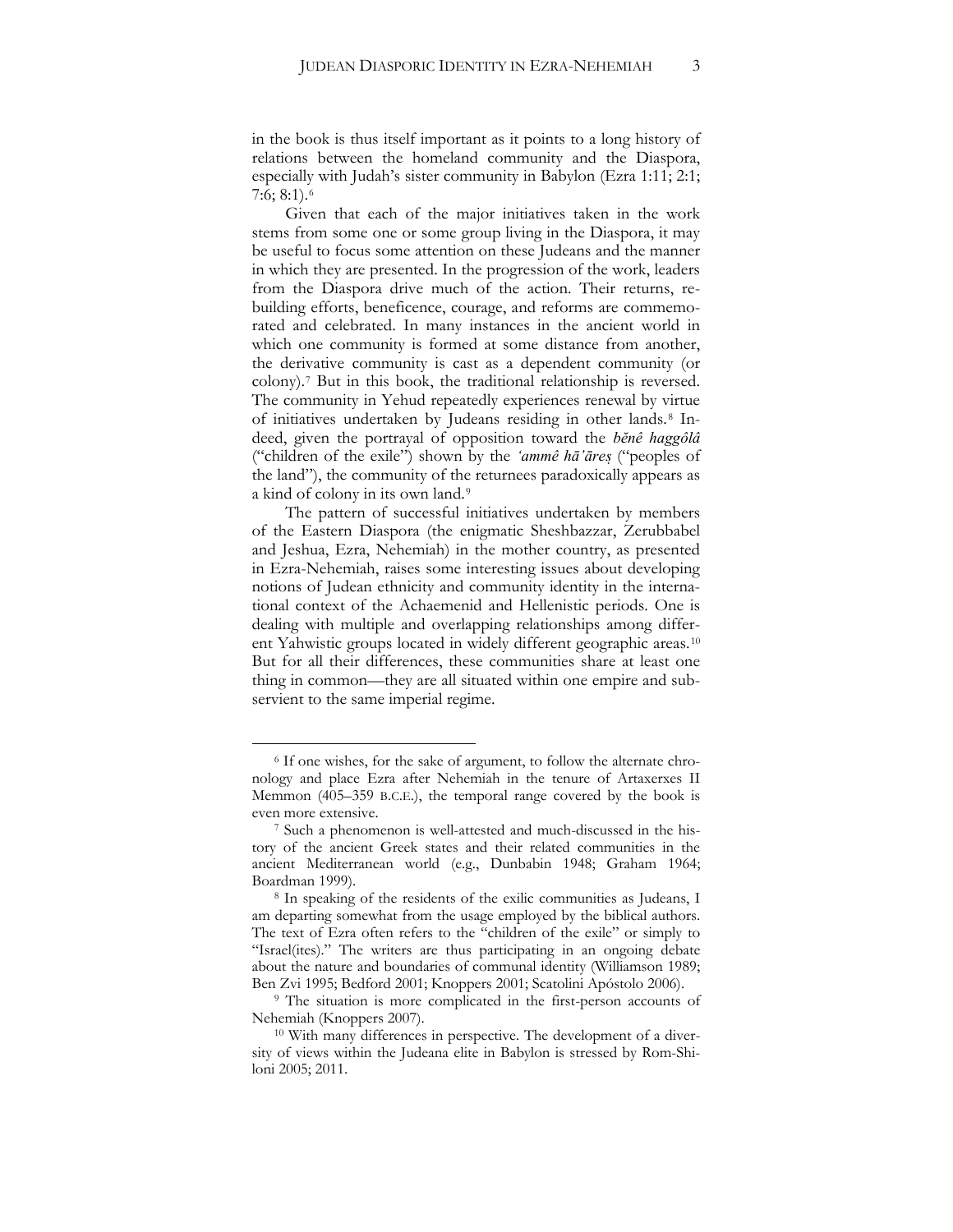Assessing the nature and extent of contacts among far-flung Yahwistic communities during the Persian era is a challenging task. Several decades ago, the coexistence of related groups living in very different areas of the immense Achaemenid empire posed many problems for historical reconstruction. In this context, the discovery of a Judean community living in Elephantine was highly important.[11](#page-3-3) The publication of the Elephantine papyri and of the archaeological excavations at this site, when interpreted in the larger context of ancient Egyptian and Near Eastern history, has shed light on many questions, including how Judeans living in another land adapted to a foreign context, survived for many generations, and communicated with the Yahwistic communities centered in Jerusalem and Samaria.

In spite of such important developments, many questions remain about the fate of the Judeans and other ethnic minorities living abroad during the Neo-Assyrian, Neo-Babylonian, and Achaemenid eras. Recently, that situation has begun to change. A number of different scholars have discussed the documentary evidence pointing to the existence of a variety of ethnic minorities living in the cities of Mesopotamia during Neo-Assyrian, Neo-Babylonian, and Persian times. Such groups include Elamites, Egyptians, Phoenicians, Judeans, Arabians, and Phoenicians, some of whom were settled in separate enclaves and distinct settings (Eph'al 1978; Joannès and Lemaire 1999; Pearce 2006; 2014; Beaulieu 2011). Of particular interest for those interested in the internal configuration of such diasporic communities, is the attestation of limited forms of self-organization and internal administration among these foreigners in Babylonia during the sixth and fifth centuries B.C.E. Thus one reads, for example, of an "assembly of the Egyptians' elders" (*ina puḫur* lu*šībūtu šá* lu*Mi-ṣir-a-a*), in a document written in Babylon during the early reign of Cambyses (Eph'al 1978: 76).

<span id="page-4-0"></span>Dandamaev (2004) discusses the development and maintenance of small ethnic communities in Babylonia, pointing out that such communities were sometimes called after their namesakes in Egypt, the Levant, and Asia Minor. Examples include "the town of the Arabians," located somewhere in the Nippur region, the "town of the Cilicians (*Humāya*)" in the Sippar region, Ashqelon (*Išqallūnu*) in the vicinity of Nippur, and Qadeš, probably also in the Nippur region. Joannès, Lemaire, Abraham, Pearce, Vanderhooft, and Wunsch have drawn attention to the cuneiform references to *āl-Yāhūdu*, "the town of Judah" (Joannès and Lemaire 1999; Vanderhooft 2003; Abraham 2005–2006; 2007; Pearce 2006; 2011). Heltzer (2002) discusses what appears to be a colony of Gezerites (*Gazarāya*) in the region of Sippar. These Gezerites are listed among the groups paying tithes due to the Ebabbar temple (Dandamaev 2004: 141). Eph'al (1978: 76–80) and Zadok (1988) discuss

<sup>11</sup> Among the relevant pieces of extra-biblical evidence, one may refer to the use of the term *yĕhûdîn* to refer to the members of the Elephantine colony (e.g., AP 6.3–10; 8.2; 10.3; Bolin 1995; Porten 1996; 2003).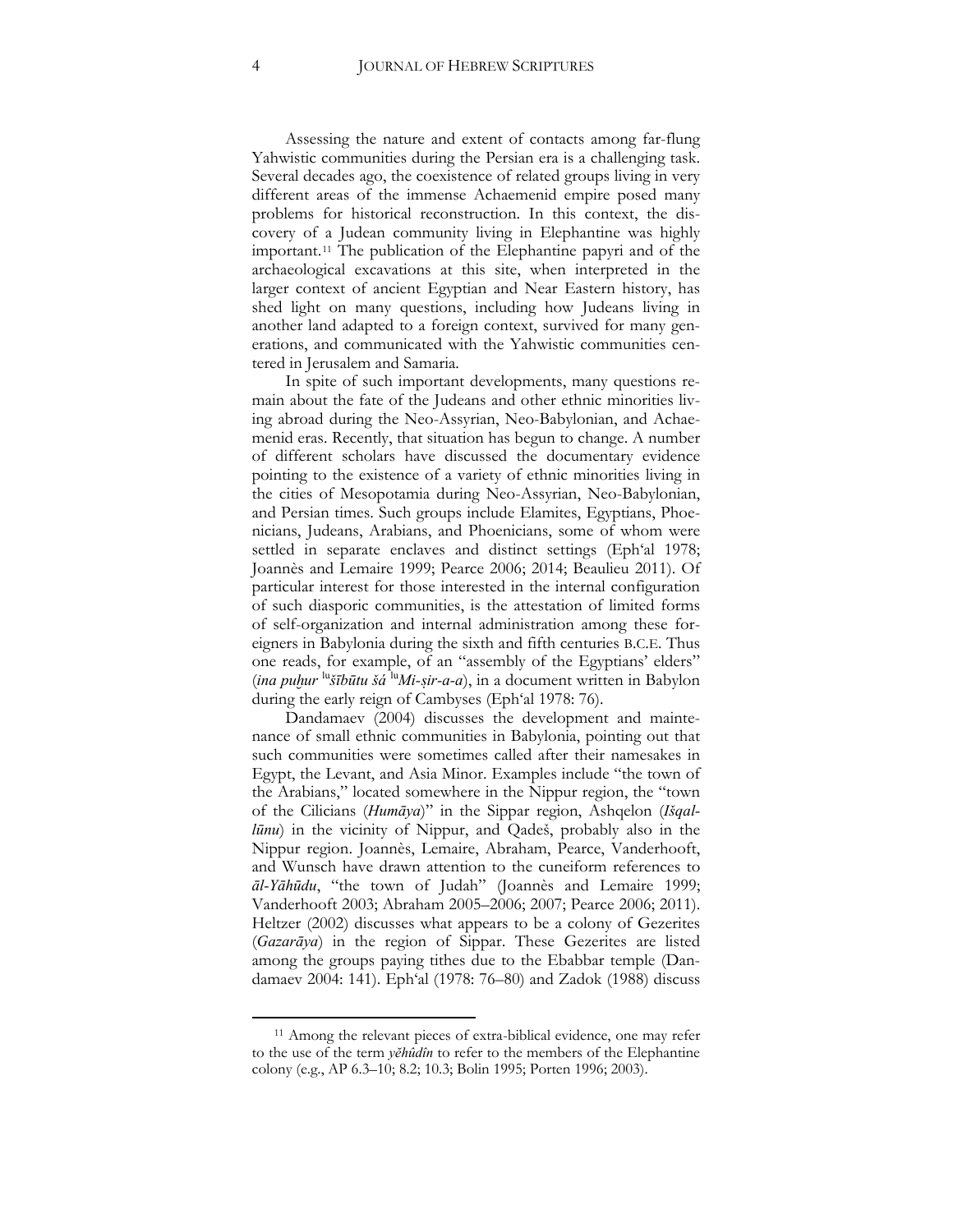toponyms, such as the "settlement of the Egyptians," the "canal of the Egyptians," and the "town of the Egyptians," referred to in documents dating to the reign of Nebuchadnezzar II. Dandamaev (2004) terms this phenomenon in which small settlements are named after their homeland communities as "twin towns" or "sister communities."

Eph'al calls attention to an interesting case in which at least some members of a foreign ethnic group were evidently allowed to return home. The evidence for this assertion stems from 27 Neo-Babylonian cuneiform texts, which were recovered in Neirab in northern Syria (8 km SW of Aleppo). The texts found at this site evidently all belonged to a single extended family, but were drafted, so Eph'al (1978: 84–87) argues, in the "town of the Neirabians," a Babylonian village named after the hometown of the settlers from Syria. If the tablets were indeed composed in "New Neirab" in Babylonia, they would provide evidence of a return of at least a portion of this community some time around or after 521 B.C.E.[12](#page-4-0) The painstaking analysis and publication of a variety of economic, private, and legal cuneiform documents by Wunsch, Pearce, Beaulieu, and others promises to shed much more light on the histories of these displaced populations.

<span id="page-5-1"></span>In what follows, I would like to discuss the manner in which the writers of Ezra-Nehemiah depict the relations of the Diaspora population to those returnees residing in Yehud. In Ezra-Nehemiah, one is dealing, of course, not with a set of legal and economic documents, but with a highly complex literary presentation of select periods within Judean life over a considerable span of time.[13](#page-5-0) Moreover, it has to be acknowledged at the outset that this literary text underwent a complicated history of composition (e.g., Böhler 1997; Karrer 2001; Pakkala 2004; Wright 2004; Kratz 2005). Of particular interest to this study is the way in which the writers of Ezra-Nehemiah portray how certain leaders in the Diaspora (specifically, Ezra and Nehemiah) relate to and work with Persian authorities at the heart of the empire. Within the history of the Diaspora, as presented in this biblical writing, there is an important development in the way Judeans of the Diaspora relate to the larger imperial regime of which they are a part. A couple of diasporic

<sup>&</sup>lt;sup>12</sup> The returnees seem to have considered the records produced in Babylonia sufficiently valuable to bring them back to their homeland.

<span id="page-5-0"></span><sup>13</sup> Assuming that Ezra-Nehemiah represents a single book and not simply a conflation of two or more different sets of stories. See Vander-Kam 1992 and Becking 1998; 1999, as well as the many discussions in Boda and Redditt 2008. Along with several authors, I would acknowledge the existence of originally separate Ezra and Nehemiah traditions that were brought together, reworked, and edited at a later time. The evidence of First Esdras would also seem to point in this direction. Nevertheless, the grouping of the two together, however artificial, in the book of Ezra(- Nehemiah) bears the marks of deliberate editing. Hence, it seems appropriate to examine the portrayals of these two figures within the larger context of a single book.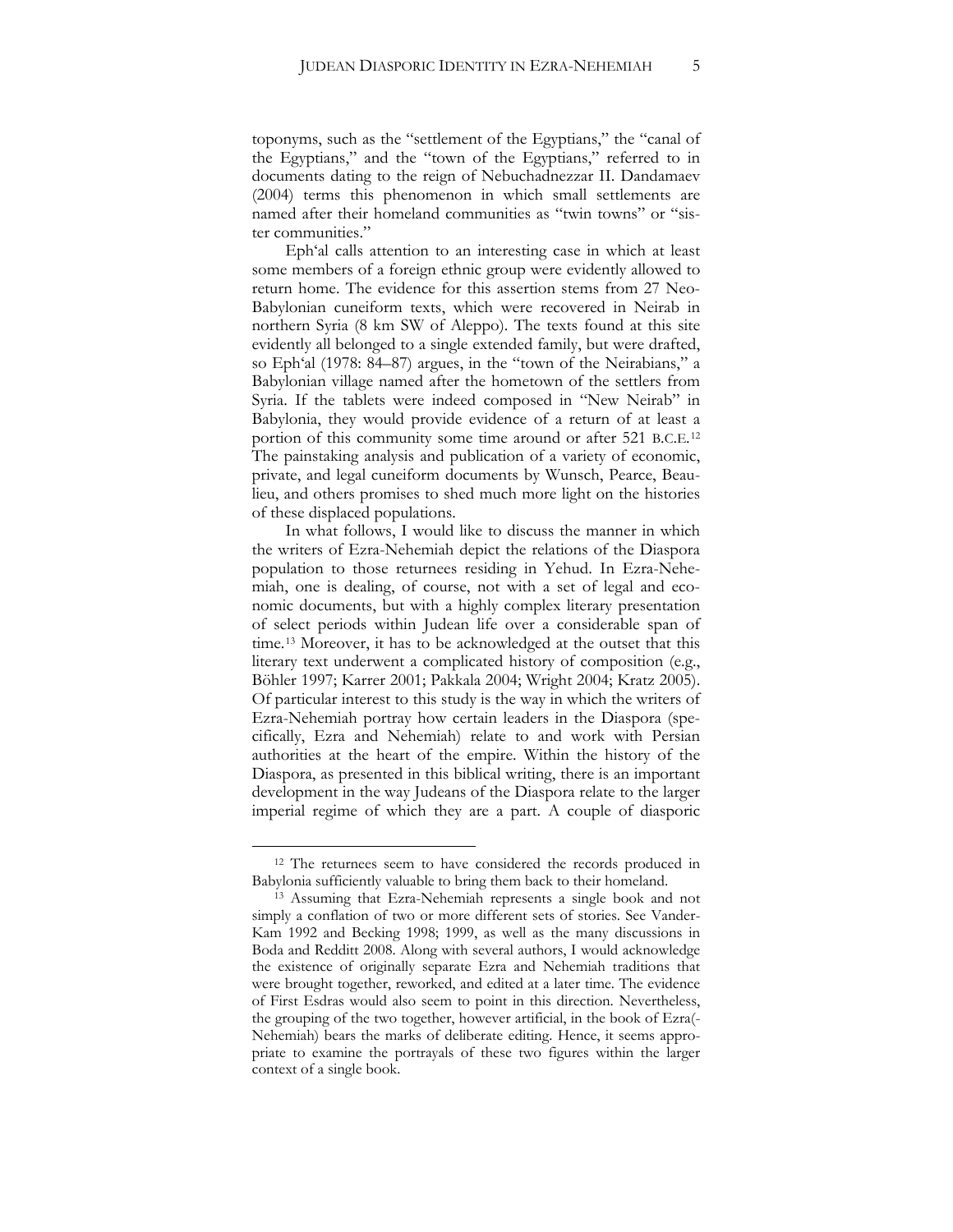Judeans (Ezra and Nehemiah) succeed in attaining high positions within the Achaemenid imperial regime and employ these positions to the great benefit of the place of their ancestors' sepulchers (Neh 2:3).[14](#page-5-1) The success of these leaders close to the centers of imperial power may be compared with and, to a certain extent, contrasted with the struggles of earlier leaders in Yehud in dealing with regional authorities. Although these leaders were themselves Achaemenid appointees, they had to work with various layers of local, satrapal, and imperial bureaucracy. The diachronic progression within the book is important, in my judgment, in grasping the writers' implicit case that the existence of continuing diasporic communities has its benefits for the ongoing life of the homeland community.[15](#page-6-0) The rescript of Artaxerxes given to Ezra may serve as an example.[16](#page-6-1)

It is, of course, impossible to do justice to all of the issues. Recent years have witnessed the publication of a series of specialized monographs addressing a variety of important topics, such as the history of Persian-period Judah, the religious transformations that occurred during the Achaemenid era, the relationship between the Persian crown and peripheral areas with the empire, the composition of individual sections within Ezra-Nehemiah, the relation-

<sup>&</sup>lt;sup>14</sup> The story of the three youths in 1 Esdras (3:1-5:6) claims something comparable for Zerubbabel in his relation to Darius. The reference to ancestral graves is not accidental. When Nehemiah requests a leave from the king to rebuild the homeland, he again refers both to Judah and "to the town of the graves of my ancestors" (*ʿîr qibrôt ʾăbōtay*; Neh 2:5). The accusation of Nehemiah against his foes Sanballat, Tobiah, and Geshem to the effect that they "have no share (*ḥēleq*), claim (*ṣĕdāqâ*), or memorial (*zikkārôn*) in Jerusalem" (Neh 2:20) similarly employs terminology associated with ancestral rights and land claims.

<span id="page-6-0"></span><sup>15</sup> The considerable gap between the time of the dedication of the second temple and the celebration of Passover (Ezra 6:1–22) and the arrival of Ezra (7:1) is a case in point (Japhet 1994; 2006).

<span id="page-6-2"></span><span id="page-6-1"></span><sup>16</sup> Some scholars have seen the original (or reconstructed) Aramaic rescript as the basis for the entire Hebrew Ezra narrative (e.g., Kellerman 1967: 60–69). These scholars think that the authors employed the rescript as a source to depict, however creatively, the mission, journey, and reforms of Ezra. Yet others have strenuously disagreed with this approach, contending on the basis of differences between the rescript and various details of the Ezra narrative either that the rescript is a late addition to the text or that the rescript is historically unreliable. See, for instance, Karrer 2001: 230; Pakkala 2004: 40–42, 227–31. The discrepancies between the edict and the surrounding narrative are both interesting and important, but they do not entail in and of themselves that the entire edict is a later addition to the text. Even if the author of the edict is said to be the Persian king, it does not necessarily follow that all of his written commands would be carried out. Moreover, one has to ask why the editors of the material, whatever its complicated history, allowed the discrepancies to stand. One factor may have been the desire to acknowledge a gap between the promises ensconced within royal imperial propaganda and the practical realities within a small and distant sub-province.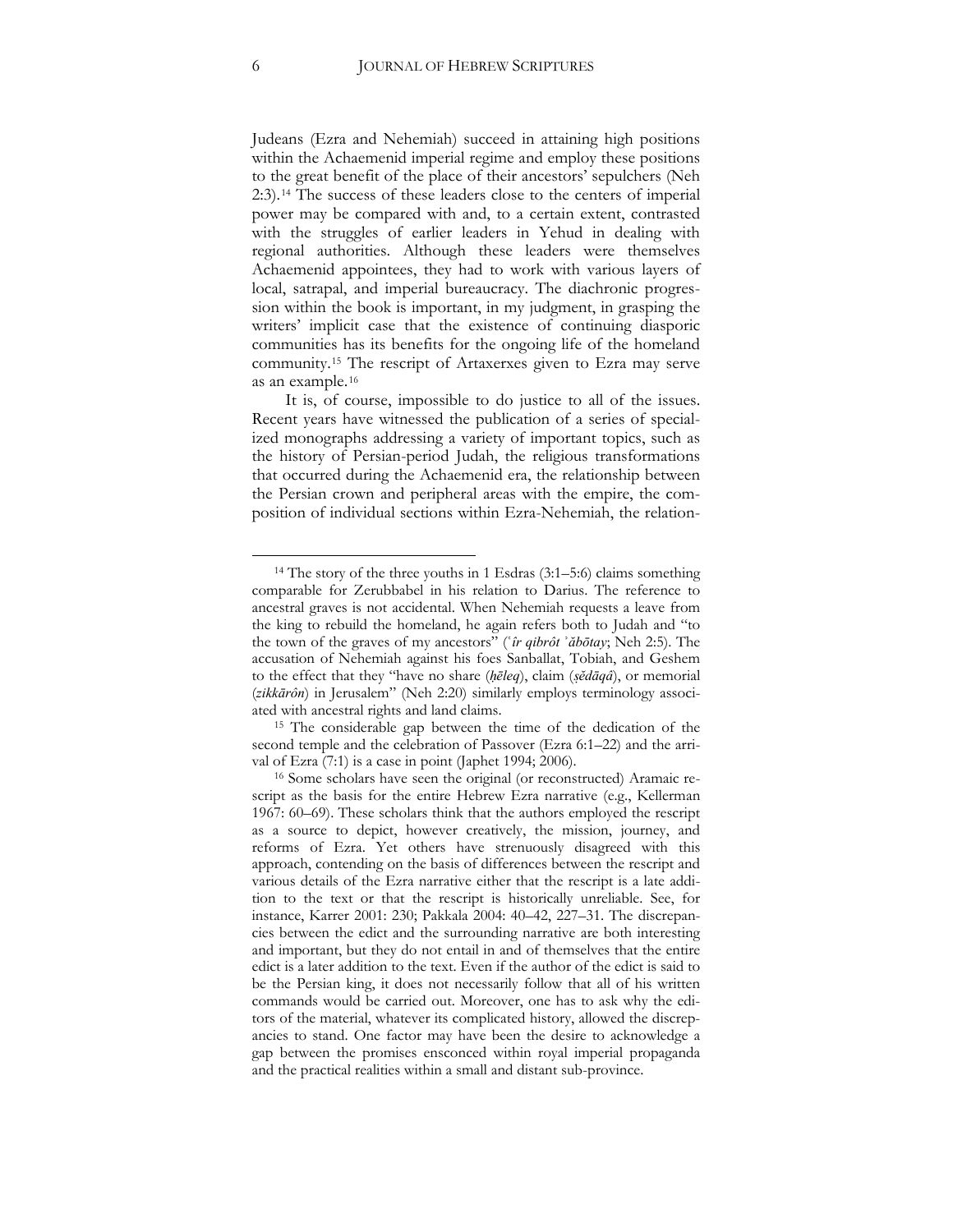ship between the authorship of this book to that of 1 Esdras, and so forth (Grätz 2004; 2005).

#### **I. THE ARTAXERXES RESCRIPT AND EZRA'S CHARGE**

The introduction to Ezra in the book that bears his name (Ezra 7:1–6) reflects a series of related historical, geographical, and political shifts. Historically, the scene shifts from the late sixth century, the time of Zerubbabel and Jeshua, to the mid-fifth century B.C.E. Geographically, the scene shifts from postexilic Judah to a diasporic setting some 1,600 km away in one of the great urban civilizations of the ancient Near East. Politically, the scene shifts from a small outpost on the western periphery of the Achaemenid empire to one of its centres (Babylon).<sup>[17](#page-6-2)</sup> Within the first few lines of the Ezra narrative, one is thus introduced to two Judean groups coexisting in the mid-Persian period in two completely separate geographic locales. Judaism has become an international religion. One group is centered in Jerusalem in the ancestral territory of Israel, while another, consisting of expatriates, resides far away in one of the major centres of Mesopotamia. Neither community enjoys political hegemony. Both comprise but very small parts of an immense Achaemenid empire.

Many scholars have argued that the Aramaic rescript given to Ezra's safekeeping by the Persian king Artaxerxes (Ezra 7:12–26) is pivotal to discerning the original, historical mission of Ezra (what-ever that mission may have been).<sup>[18](#page-7-0)</sup> Given the king's charge to Ezra to conduct an inquiry in Jerusalem and Judah with "the law of your God in your possession" (7:14), there has been considerable debate about the nature, contents, and authority of the law that Ezra brings with him from Babylon.<sup>[19](#page-7-1)</sup> Some have looked at this royal edict as a key to understanding larger Achaemenid imperial policies in dealing with subject states. Indeed, some have seen the rescript as pointing to an imperial authorization of the torah as the legal constitution of Yehud (Frei 1995; 1996; Koch 1996; Blum 1990: 345–60; 2002: 246–48).[20](#page-7-2) Nevertheless, the content of this decree may have more to do with the way in which the writers of Ezra-Nehemiah wish to construe the relationship between the

<span id="page-7-3"></span><sup>&</sup>lt;sup>17</sup> Religiously, the scene shifts from a focus on the completion and dedication of the Jerusalem temple to a new focus on the publication and implementation of the Torah. See further Knoppers 2009.

<span id="page-7-0"></span><sup>&</sup>lt;sup>18</sup> To say that there has been debate over the past century about the mission of Ezra would be to understate matters. See Blum 2002, Kratz 2004, Knoppers 2009, and the references within these works.

<span id="page-7-1"></span><sup>19</sup> Whatever the precise identity of the "law of your God in your possession" might have been in a putative earlier source employed by the editors of Ezra-Nehemiah, most scholars agree that in the present literary context, the expression refers to the Pentateuch (or a penultimate version

<span id="page-7-2"></span>thereof). See recently, Lee 2011. 20 For critiques of this theory, see the contributions in *ZAR* 1 (1995), as well as the contributions in Watts 2001. Schmid (2007) provides a modulated defense of some aspects of the hypothesis.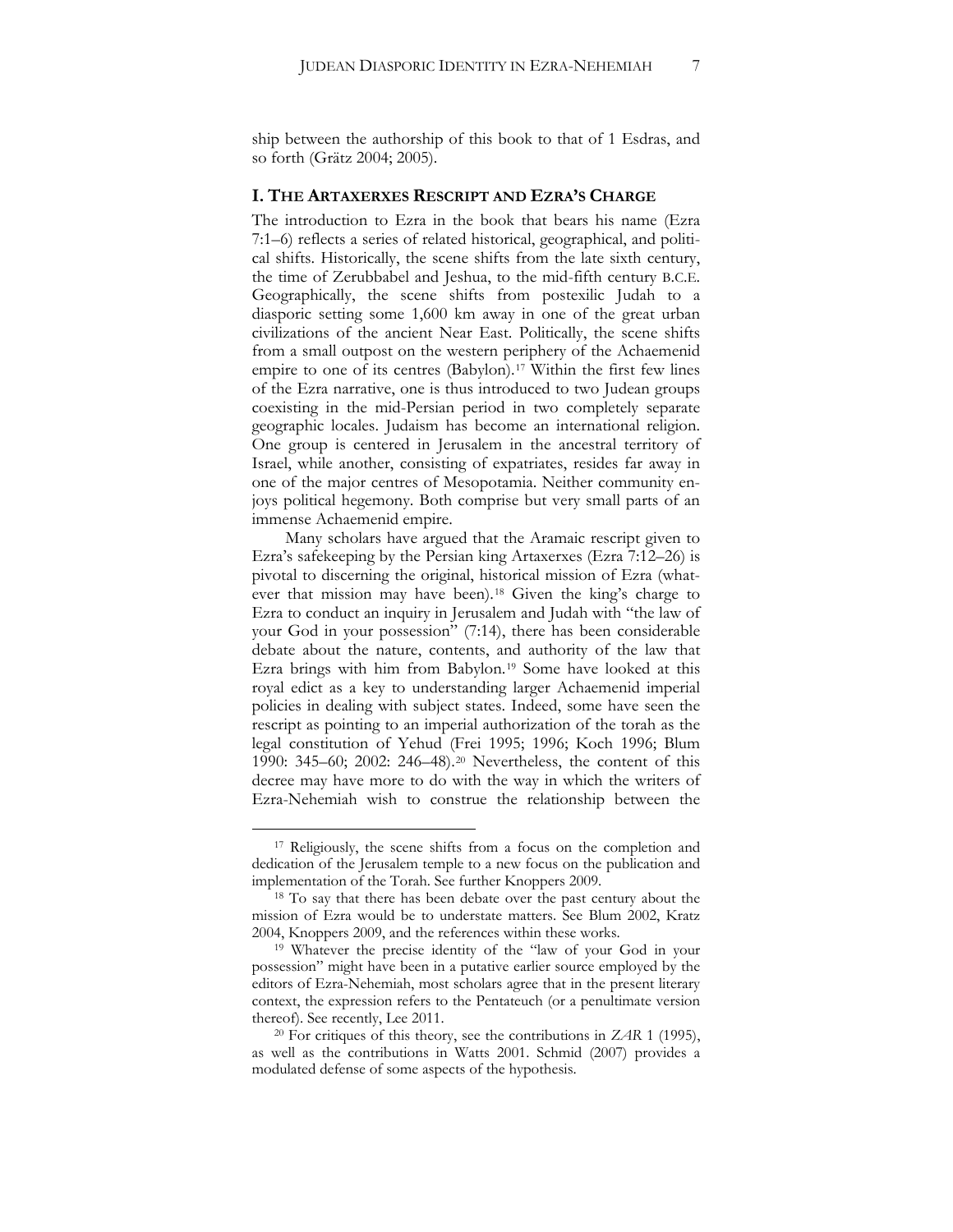Yahwistic community in Babylon and the Yahwistic community in Jerusalem than it does with the relationship between the Achaemenid crown and the many states it controlled within its vast empire. One may also inquire how this royal edict from a foreign monarch affirms or redefines the relations between the exilic Babylonian and homeland Judean communities within the larger setting of Achaemenid rule.<sup>[21](#page-7-3)</sup>

Two major features stand out. The first is the manner in which the firman empowers Ezra to conduct an inquiry in Judah and Jerusalem "with the law of your God, which is in your hand" (Ezra 7:14).[22](#page-8-0) This initial mandate is rather vague, but at the end of the Artaxerxes firman, Ezra receives a much more detailed and broad juridical commission, in accordance with the "divine wisdom" he possesses.

Appoint (מני) magistrates and judges (שפטין ודינין)<sup>23</sup> to act as judges (דינין)<sup>24</sup> for all of the people (לכל עמה) in (the province) Beyond the River, for all those who know (**לכל ידעי)** the laws<sup>25</sup> (דתי) of your God. And the one who does not know (דתי), you shall make (the laws) known (תהודעון).<sup>26</sup> Whoever will not be a servant (דתא די אלהך) of the law of your God (דתא די אלה the law of the king (דינה),<sup>27</sup> let justice (דינה) with due diligence<sup>28</sup> be served (מתעבד) upon him, whether by death, whether by corporal punishment,<sup>29</sup> whether by confiscation of possessions or by imprisonment (Ezra 7:25–26).

This final section of the rescript effectively reorders the relationship between Yahwists who reside in Yehud and those who reside in surrounding areas. The laws of Ezra's king and God are both to be enforced, with threat of punishment, in the larger province of Beyond the River. Whether this puzzling text is meant to apply simply to Yahwists within this particular domain or more broadly to all inhabitants is a matter of dispute. I subscribe to the former interpretation; but, in any case, there is an expansion of judicial

<sup>21</sup> Polak (2006) distinguishes between the Aramaic (mostly eastern, official) employed in the documents and that employed in the Aramaic narrative framework (mostly western) on the basis of syntax.

<span id="page-8-0"></span><sup>22</sup> Indeed, the latter may comprise an expansion of an older imprecise formulation (Knoppers 2009).

<sup>23</sup> LXX Ezra 7:25 has *grammateis* for שפטין, probably reflecting ספרין. But 1 Esd 8:23 has *kritas*. See also Grätz 2005:77.

<sup>&</sup>lt;sup>24</sup> Thus the *qere* (plural participle of (דין); the *ketiv* has **דאנין.** 

<sup>&</sup>lt;sup>25</sup> The versions have the expected sing. (דת). Cf. vv. 14, 26.

<sup>26</sup> Thus the MT (*lectio difficilor*). 1 Esd 8:23 and the Syr have the ex-

<span id="page-8-1"></span>pected sing. 27 So the MT. 1 Esd 8:24 "the law of your God and that of the king." 28 So the MT (אספרנא (and similarly, 1 Esd 8:24, *epimelōs*, "carefully."

Cf. LXX Ezra 7:26 *hetoimōs*, "readily." 29 On שרשו) *ketiv*)/שרשי) *qere*) as corporal punishment, see Rundgren 1957; Falk 1959; Blenkinsopp 1988:152. Cf. 1 Esd 8:24, *timōria*, "retribution." Others derive שרשו from שרש," to root out" (*HALOT* 2002b– 2003a) and interpret the meaning as banishment.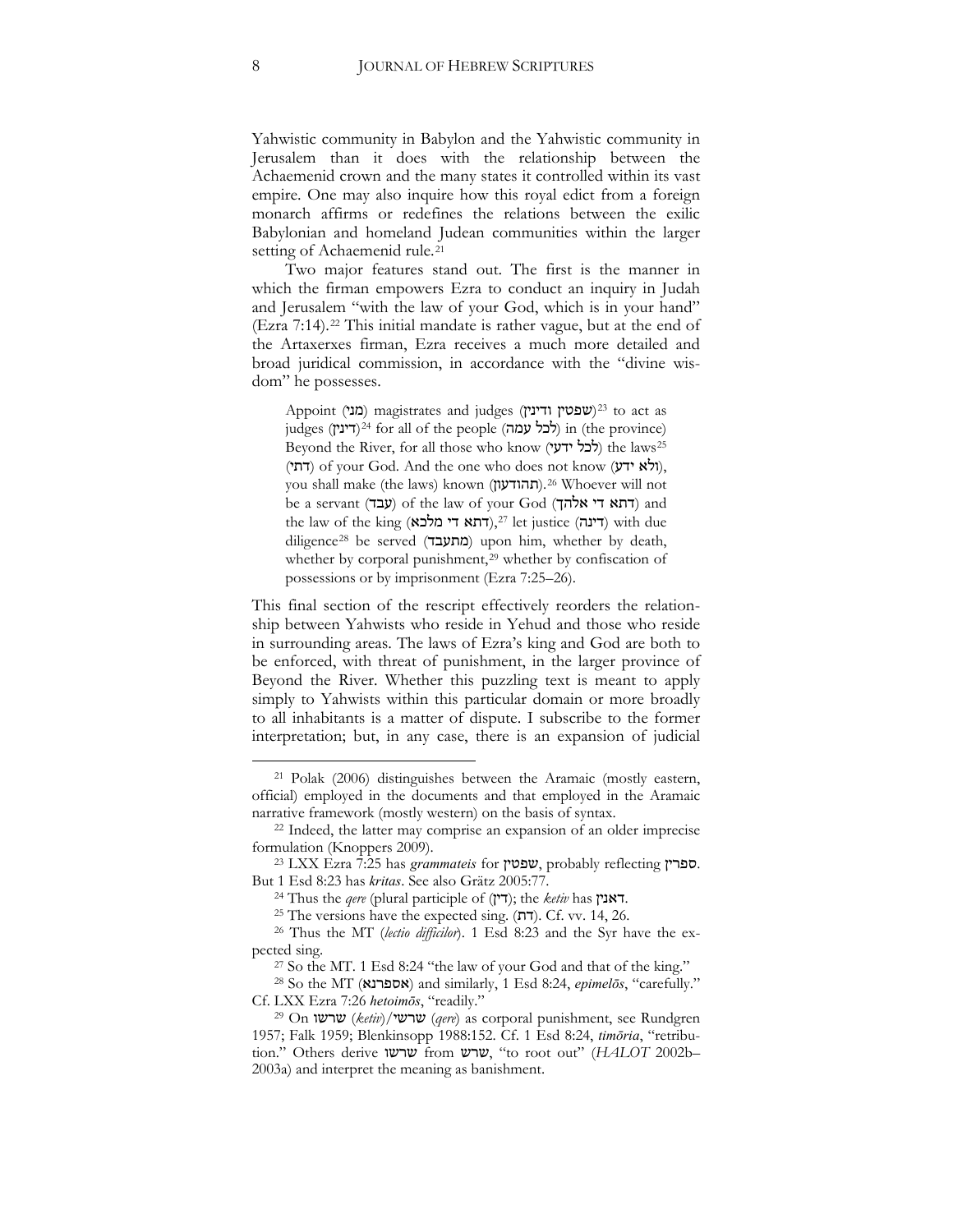authority envisioned by the writer of this particular text that extends far beyond the borders of *yĕhûd mĕdîntā*; Knoppers 2009). The incredible leverage enjoyed by this expatriate priest significantly enhances, in turn, the power of the Jerusalem temple or, at least, the power of those magistrates and judges appointed by this particular returnee associated with the Jerusalem temple.

Within the context of the book, one witnesses a remarkable development in the time of Ezra that goes beyond the achievements of previous generations. The task of the enigmatic Sheshbazzar seems to have been to lead the first return from Babylon, convey the temple utensils back to Jerusalem, and prepare some sort of foundation for the building of the second temple (Ezra 1:5–11; 5:13–16).[30](#page-8-1) These first returnees thus begin the process of restoring the Yahwistic cult in Jerusalem. A second set of leaders from the Eastern Diaspora, Zerubbabel and Jeshua, are credited with even more notable successes. These officials lead a much larger return back to Jerusalem almost a generation later, bring with them valuable gifts and offerings, encounter obstacles set by local opponents, and gradually overcome these obstacles to rebuild and dedicate the temple (Ezra 2–6). Hence, Sheshbazzar, Zerubbabel, and Jeshua all help the community move forward and rebuild its central cultic institution.

These are notable accomplishments, but with the appointment of Ezra, one encounters an authority that derives directly from the highest echelon of power within the Achaemenid regime. Rather than having to toil through protracted negotiations with local provincial bureaucrats in Yehud, regional bureaucrats in the satrapy of Transeuphrates, and central government bureaucrats in hierarchical order, the members of the community in Yehud gain benefits from the Persian king, because one of their own expatriates has direct access to the Persian crown. From the time of Cyrus to the time of Darius, efforts to rebuild the temple were thwarted, so the writer of Ezra 4:4–5 tells us, because of the opposition shown by the "people of the land," opposition that included bribing officials (Ezra  $4:4-5$ ).  $31$ 

<span id="page-9-2"></span>One effect of a vertical alliance, which bypasses regional alliances in favor of a direct line to the highest imperial authority, may be to reorder the configuration of local power relations. Indeed, such royal alliances can actually aggravate relations between the beneficiary of such a close connection to centralized power and regional or local officials, who are dedicated to preserving their customary privileges and positions.[32](#page-9-1) Thus, the royal appointee

<sup>&</sup>lt;sup>30</sup> For the case that Sheshbazzar is to be distinguished from Zerubbabel and that Sheshbazzar began the process of laying the temple foundations, see VanderKam (2004: 4–10).<br><sup>31</sup> Literally, "hiring counselors against them to render their plan use-

<span id="page-9-0"></span>less."32 Such suspicion and distrust are not without warrant, because some

<span id="page-9-1"></span>of the blandishments bestowed upon an imperial appointee by the crown may be drawn from local or regional resources (e.g., Ezra 7:21–23).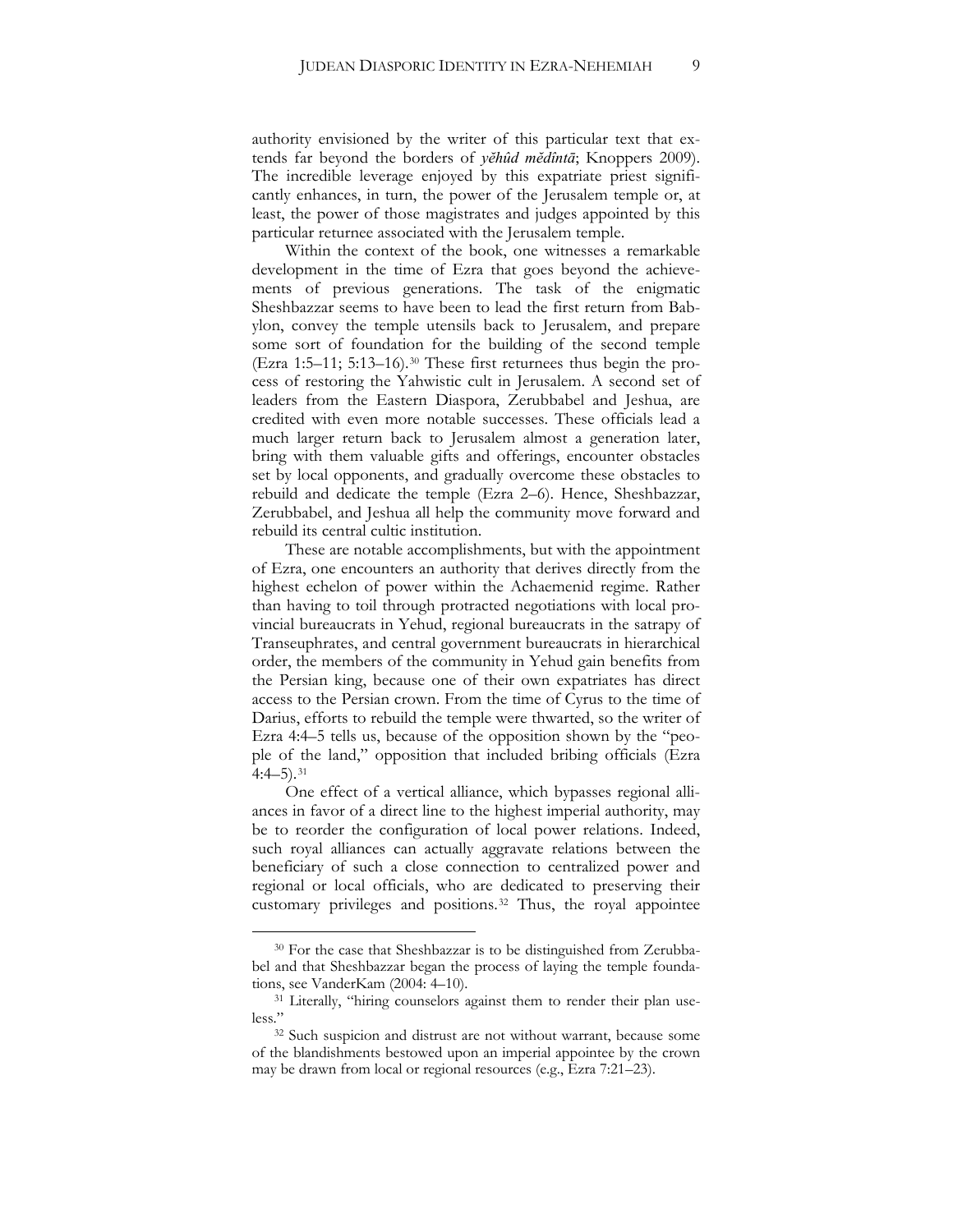Nehemiah encounters opposition not only from local officials, but also from those with positions of influence within the Jerusalem community.[33](#page-9-2) A direct royal appointee may be able to deal effectively, however, with such resistance, because his opponents have to be cognizant of the appointee's links to the imperial crown. As Bahya ben Asher of Saragossa put it in the context of discussing Jewish service in the royal court of medieval Spain: "He who is a vassal of one of the king's nobles is not of such high station as though he were a vassal of the king, for the vassal of the king is feared even by nobles and ministers, out of fear of the king him-self."[34](#page-10-0)

To this analysis of a shift between the time Sheshbazzar, Zerubbabel, and Jeshua, and that of Ezra and Nehemiah, it could be objected that Sheshbazzar, Zerubbabel (and perhaps also Jeshua) were also Persian-appointed officials, who were subject to the greater authority of the imperial government. Like Ezra and Nehemiah, they served only at the behest of their supervisors. Like Ezra and Nehemiah, they could serve for only a limited duration, be recalled, or be deposed. Indeed, some (e.g., Blenkinsopp 1988: 200) have speculated that Ezra was recalled or deposed. In the case of Nehemiah, he journeys back from Jerusalem to Susa for an unspecified amount of time, before he asks his suzerain for another leave (Neh 13:6). In any event, Sheshbazzar, and Zerubbabel as local officials had no choice but to satisfy many masters and work with many layers of routine administration. To paraphrase the words of Isaac ben Moses Arama, who commented on Jewish links to the royal court in 16th century C.E. Spain: better to be servants of kings than to be servants of servants.[35](#page-10-1)

#### **II. THE ARTAXERXES RESCRIPT AND THE JERUSALEM TEMPLE**

The benefits of a vertical alliance can be viewed from a second perspective. The firman awarded to Ezra lists a number of privileges that are bestowed upon him by the Persian emperor, as well as gifts that he is to convey back to Jerusalem.[36](#page-10-2) Again, my concern is not so much reconstructing the historical role of Ezra within a Persian

<span id="page-10-3"></span><sup>33</sup> See Fried 2004, although I do not agree with all of her conclusions. On the possible parallel between the role played by Nehemiah and that of Hananiah in an Egyptian context, see Albertz 1994. 34 Ben Asher 1968 (3.423), as quoted and translated by Yerushalmi

<span id="page-10-0"></span><sup>2005:</sup> 14. In making this statement, ben Asher is commenting on Deut 28:10.

<span id="page-10-1"></span><sup>35</sup> Isaac ben Moses Arama 1565 fol. 318v (as quoted in Yerushalmi 2005: 14) believed that it was part of divine providence that diasporic Jews should not be handed over as slaves to ordinary masters, but "that they should remain in the hands of the kings of the earth and that they should be servants of kings and not servants of servants."<br><sup>36</sup> As such, it is hardly the only text in the Persian-period biblical litera-

<span id="page-10-2"></span>ture that portrays the Persians in a flattering way (Grabbe 2004: 70–99; Kessler 2006; Blenkinsopp 2013: 54–70).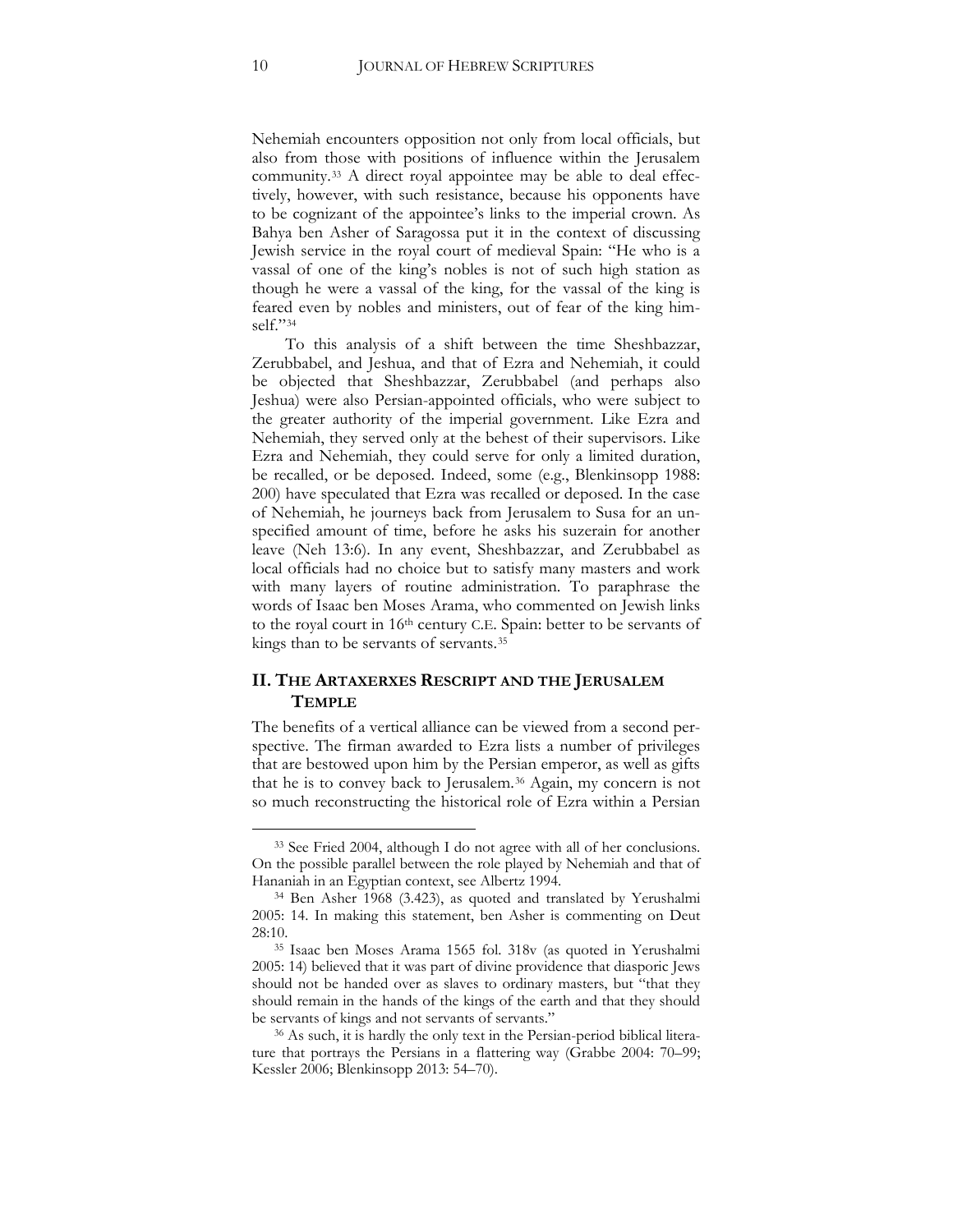imperial network as it is in exploring the literary depiction of his role within such an imperial network as envisaged by the authors of this book.

Close examination of the Artaxerxes firman indicates that most of the decree does not deal with the law in Ezra's possession or with Ezra's administrative and juridical mission, but with the temple. Most of the edict consists of an itemization of all the lavish gifts the imperial king is bestowing on the Jerusalem shrine. The grants, concessions, allowances, and bequests may be outlined as follows:

- a grant allowing any Israelites, priests and Levites to accompany Ezra to Jerusalem, if they wish to do so (v. 13);
- a freewill bequest of silver and gold of an undetermined amount from the king and his advisors that Ezra is commissioned to bring to "the God of Israel, who is in Jerusalem" (v. 15);
- a concession that all of the silver and gold, as well as freewill gifts, donated to the temple, whether from the laity or the priests in Babylon, may proceed (perhaps unencumbered by duties or taxes) in Ezra's care to their destination (v. 16);
- a commission to Ezra to purchase with the silver given to him bulls, rams, and lambs, "with their meal offerings and their libations," to offer on the temple altar (v. 17);
- an allowance to Ezra and his kin that he may do whatever seems right with the rest of the silver and gold in accordance with the will of his deity (v. 18);
- a requisition that the cultic utensils given to Ezra for the service of the temple are to be rendered before the God of Jerusalem (v. 19);
- a grant that the remaining items needed for the temple that "it falls to you [Ezra] to provide," Ezra may do so, drawing from the royal treasury (v. 20);
- a royal command to all the treasurers of Beyond the River to provide with due diligence up to 100 talents of silver, up to 100 kors of wheat, up to 100 baths of wine, up to 100 baths of oil, and salt without written prescription (vv.  $21-23$ ;
- an exemption of unspecified duration with respect to tribute, toll, and land tax for all priests, Levites, singers, gatekeepers, temple servants, and other officials serving at the Jerusalem temple (v. 24).

As this summary indicates, the bulk of Ezra's commission is to convey people, bullion, gifts, and privileges to Jerusalem. Commensurate with ancient Near Eastern royal ideology, the monarch supports one of the sanctuaries in his realm, except that in this case the monarch happens to be foreign. The local Davidic monarchy is no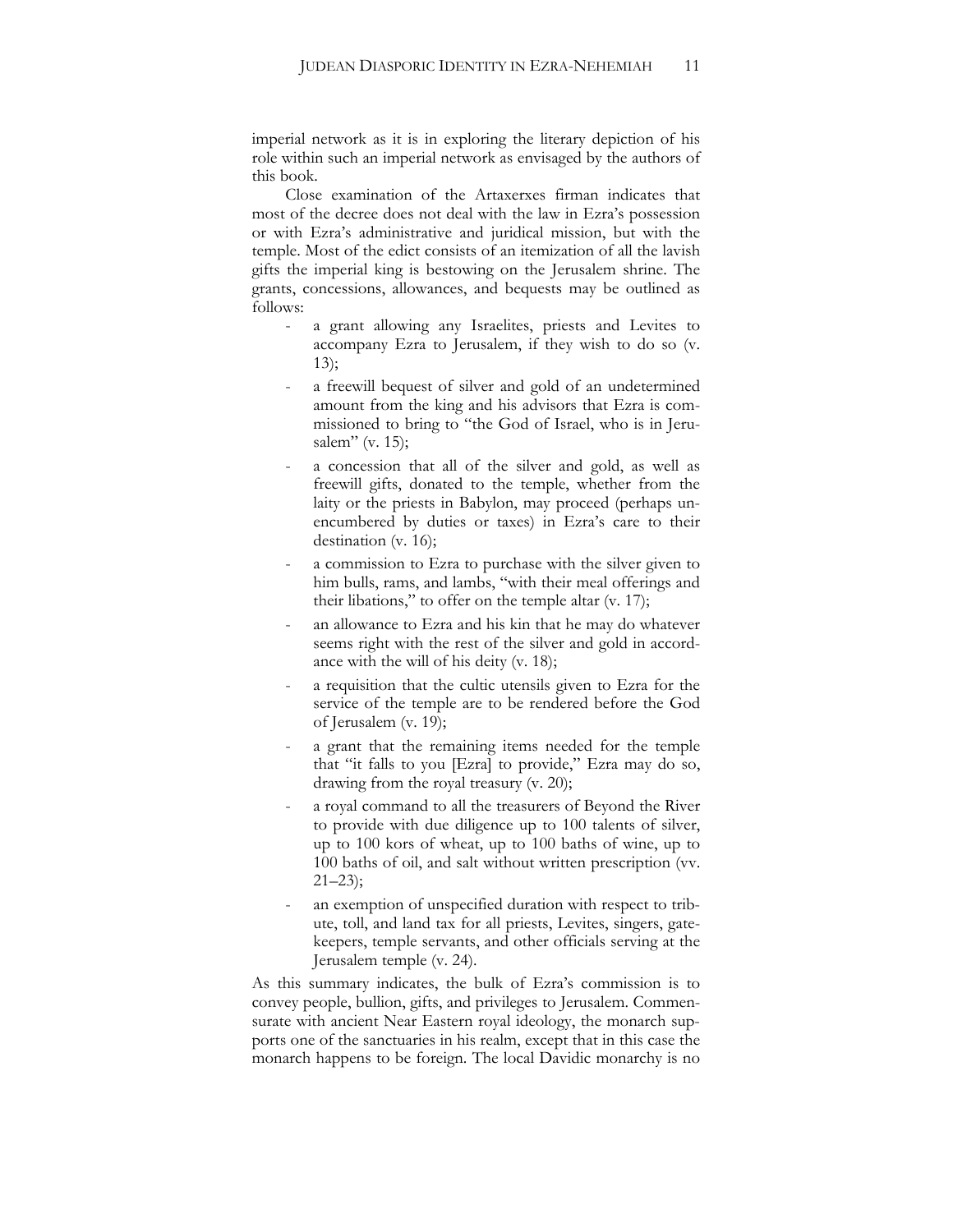longer in charge of Judah, but the Persian king, who is in charge, has elected to support this shrine lavishly.<sup>[37](#page-10-3)</sup> In Ezra-Nehemiah, there is a link between king and temple, as there is in Samuel-Kings and Chronicles, but the king, in this case, is an outsider. The Achaemenid potentate has taken over the royal responsibility for the care and upkeep of the Jerusalem temple and exercises that responsibility diligently and generously.

That Persian support for the Jerusalem temple is the main focus of the royal decree can also be seen in Ezra's reaction to the news of Artaxerxes's firman. Ezra blesses the God of his ancestors, "who put it into the mind of the king to glorify the temple of Yhwh, which is in Jerusalem" (Ezra 7:27). Ezra's thanksgiving is focused squarely on the Jerusalem sanctuary. In fact, Ezra does not even mention any of the details of the judicial charge given to him by the Persian monarch.<sup>[38](#page-12-0)</sup>

In the rescript, the benefits of direct connection between the imperial crown and a Judean expatriate are patent.<sup>[39](#page-12-1)</sup> Ezra not only receives a bequest of silver and gold from the kings and his advisors (7:15), but also a grant allowing Ezra to draw from the royal treasury to support the Jerusalem temple (7:20). Perhaps even more important is the right to extract tribute from the treasurers in the satrapy of *'ăbar nāhărâ* (7:21). The extremely generous support the king commands of these officials is particularly noteworthy. Some of the numbers involved are absolutely incredible. For instance, the command to the royal treasurers to supply up to 100 talents of silver to Ezra is extraordinary. According to Herodotus (3.91–92), the royal income from Transeuphratene (*Ebir Nāri*) was 350 talents of silver annually during the early Achaemenid period (Briant 2002: 390–93). Hence, the requisition allowed to Ezra would represent between one quarter and one third of the entire income delivered to the crown from the Fifth Satrapy.

In this respect, the comparison Grätz (2005: 139–40) makes with Hellenistic royal donation texts has value. The question that may be asked, however, is whether the overall comparison should be limited to Hellenistic texts.<sup>[40](#page-12-2)</sup> Gift giving and gift exchange were staples of ancient Near Eastern state economies long before the

<sup>&</sup>lt;sup>37</sup> In Ezra-Nehemiah, references to David are largely limited to cultic arrangements and precedents. The dynastic promises are not mentioned and Zerubbabel's Davidic pedigree is not stressed (Knoppers 2004: 81–

<span id="page-12-3"></span><span id="page-12-0"></span><sup>82). 38</sup> To be sure, Ezra is thankful that his God "extended favor to me before the king and his advisors, as well as (before) all of the king's military officers" (Ezra 7:28), but this blessing is phrased in such an openended and personal way that it could refer to any number of different things.

<span id="page-12-1"></span><sup>&</sup>lt;sup>39</sup> The declaration of Nehemiah (Neh 5:15) that he treated his subjects more generously in taxation than had all of his gubernatorial predecessors,

<span id="page-12-2"></span>including (by implication) Sheshbazzar and Zerubbabel, is also striking. 40 It also seems apparent that the rescript of Artaxerxes involves more than donations (Schmid 2007).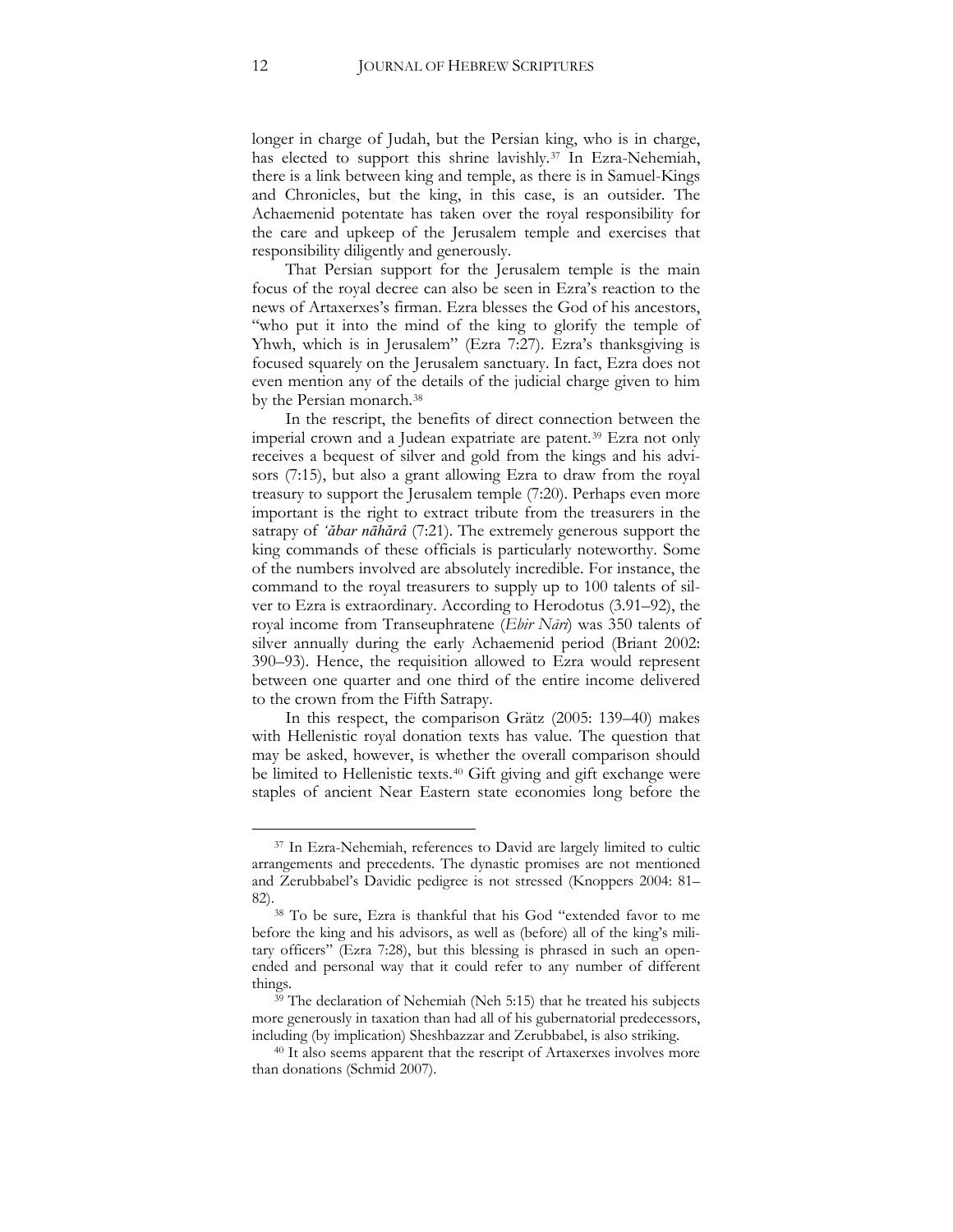Hellenistic age and long thereafter (Zaccagnini 1983; 1987; Na'aman 2000; Westbrook 2000). In any event, the writer plays on the reputation of the Persian monarchs as being very adept in manipulating a system of gift exchange in the context of a larger international tributary economy (Briant 1982; Sancisi-Weerdenburg 1989; Mitchell 1997). A complex system of taxes, tribute, tolls, and gifts was successfully employed by a succession of Achaemenid monarchs to enhance the prestige of their state and to direct largesse to the royal family and to those whom it favored in the aristocracy, the government, and the military. Along with taxes, tolls, and tribute, gift-giving was a very important means by which Achaemenid monarchs aggrandized wealth, directed patronage, and influenced leaders at various levels throughout the diverse regions controlled by their realm (Briant 1989; 2002: 302–23, 388–415; Lewis 1989). The beneficiaries of such royal largesse were indebted to the king for the favors accorded to them. The satraps serving under the great king likewise deployed gifts to patronize their own clients, who would be indebted to them (Briant 2002: 308–25, 340– 45, 394–98).

One arresting feature of the Artaxerxes edict in Ezra 7 is that the normal tide of gift-giving is completely reversed. In normal circumstances, taxes, tribute, tolls, and gifts would flow predominately from the periphery to the center, rather than vice versa. To be sure, there are known instances in which Persian kings strategically dispensed favors to a specific temple (or to its clergy) and exempted individuals or institutions from certain royal taxes (Tuplin 1987).[41](#page-12-3) But, generally speaking, it was the duty of individuals, large landholders, governors, satraps, and temple administrators to serve the Great King by rendering to him all that was due. In the depiction of Ezra, such a system of taxes, tribute, tolls, and gifts is almost entirely inverted. The flow of favors and goods is completely unbalanced and one-sided. All of the favors and bequests are directed toward Ezra and his fellow travelers with a view to enhancing the coffers, furniture, and staffing of the temple.

<span id="page-13-1"></span>The links between the Persian king and Jerusalem, the land of Judah, and the Judean shrine are also evident in the distribution of divine epithets in the rescript. Commensurate with the international status of the Judean people, the God the homeland and diasporic groups worship is both a particular and a universal deity. In the realm of particularity, Yhwh is identified with the God of the ancestors, a certain land, a certain torah, and a single shrine in Jerusalem.[42](#page-13-0) Befitting this particular status, Yhwh is called "the God of

<sup>&</sup>lt;sup>41</sup> These cases have to be balanced, of course, by others in which the Persians destroyed some of the infrastructure (including temples) of rebellious states.

<span id="page-13-0"></span><sup>42</sup> Some scholars have viewed the mention of "the place (*hā-māqôm*) Casiphia" in Ezra 8:17 as indicating the existence of a Yahwistic sanctuary in Babylon. While there certainly seems to have been a group of priests and Levites at this "place," there is no clear evidence that a Yahwistic sanctuary had been constructed here (Knoppers 2003: 320, n. 55).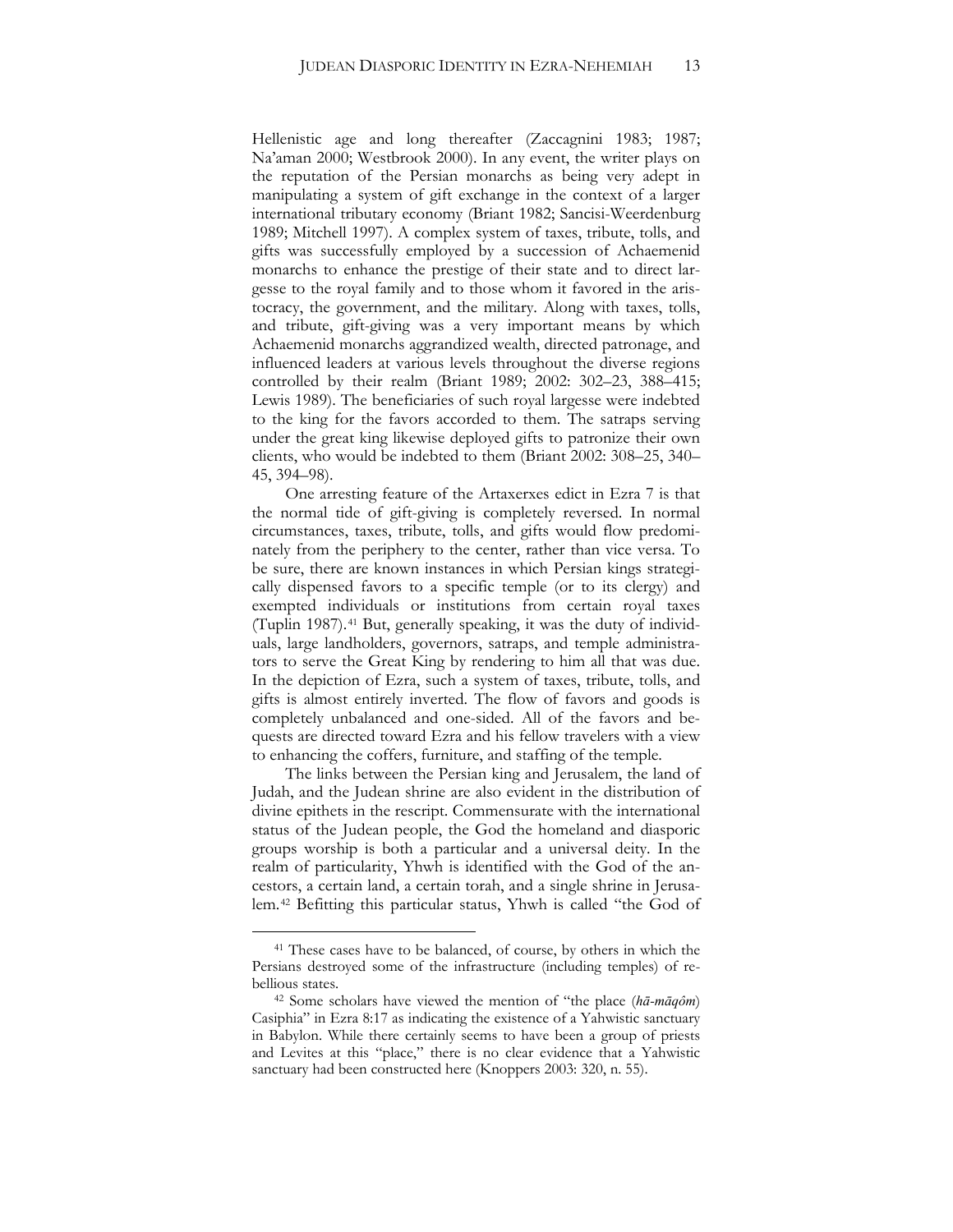Israel, who is in Jerusalem his dwelling" (7:15), as well as the "God of Jerusalem" (7:19). But the God of Israel is also active in Babylon. It is Israel's God, who leads the "king of kings" to bestow so many favors upon Ezra and his people (7:12–26). Befitting his uni-versal status, Yhwh is called "the God of heaven" (7:21, 23).<sup>[43](#page-13-1)</sup> That all of these epithets originate with the Persian emperor and occur in the context of an imperial decree is remarkable.<sup>[44](#page-14-0)</sup>

The last epithet, in particular, requires some commentary.[45](#page-14-1) One might assume that the Persian emperor Artaxerxes would claim Ahura Mazda as the "God of Heaven," but in the letter within his letter he speaks of Yhwh in this way, when he addresses (in the second person) all of the treasurers in the provinces of Beyond the River (7:21–23).<sup>[46](#page-14-2)</sup> His very command to the treasurers to supply Ezra with whatever materiel and provisions "the God of Heaven" deems necessary for "the temple of the God of Heaven" is predicated on the desire on Artaxerxes' part not to incur wrath upon the "realm of the king and his sons" (7:23). There is no little irony, then, that when Artaxerxes addresses Ezra he employs personal ("your God") and local locutions ("the God of Israel, who is in Jerusalem his dwelling," the "God of Jerusalem") in speaking of Ezra's deity, but when he speaks to non-Judean (treasurers in Transpotamia) he applies the multinational epithet "God of Heaven" to this deity (with reference to Ezra's law and the temple in Jerusalem).<sup>[47](#page-14-3)</sup>

The clear implication seems to be that in assisting Ezra, the treasurers would be fulfilling a double purpose. To begin with, their compliance would fulfill a royal command to aid a traveling royal appointee and the regional sanctuary patronized by this particular individual. But it may be assumed that such local officials would not be too eager to dispense with their own funds and supplies to assist a sanctuary that clearly lay outside their own local jurisdictions. Hence, the king mentions another incentive. Their compliance would satisfy the demands of a universal deity and thus help the imperial household (and them) avoid divine wrath. The

<span id="page-14-4"></span><sup>43</sup> The title occurs in Cyrus' decree (Ezra 1:2), the Aramaic correspondence (Ezra 5:11, 12; 6:9, 10), elsewhere in late texts (Ps 136:26; Jon 1:9; Neh 1:4–5; 2:4, 20; Dan 2:18–19, 37, 44; Jdt 5:8; 6:19), and in the Judean documents from Elephantine (e.g., AP 30.2, 27–28; 31.2; 32.3–4; 38.3, 5; 40.1). 44 A similar literary *topos* occurs in Chronicles (Ben Zvi 1999). See also

<span id="page-14-0"></span>the earlier treatment of Japhet 1982.

<sup>45</sup> As suggested to me by Daniel Miller (personal communication).

<span id="page-14-2"></span><span id="page-14-1"></span><sup>46</sup> The usage is, however, not unique in the larger context of the book. The decree of Cyrus (Ezra 1:2 [// 2 Chr 36:23]) applies the same epithet to Yhwh. 47 Alternatively, it could be argued that the imperial monarch displays

<span id="page-14-3"></span>sensitivity to particular beliefs and practices of those parties affected by his edict. On the debate about the rhetorical deployment of such openended divine epithets to demarcate a broad and inclusive monotheism in Priestly tradition, see Schmid 2011.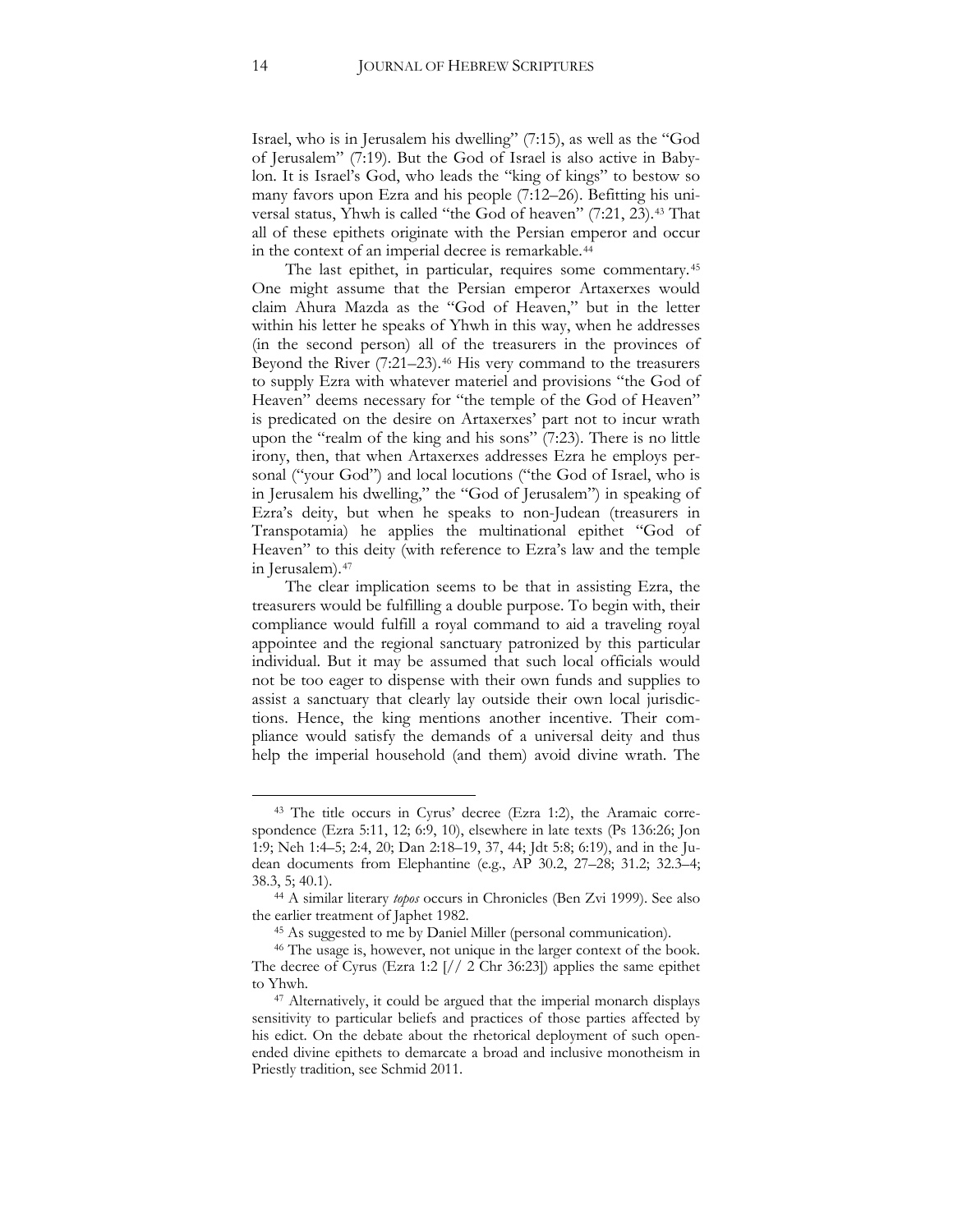matter may be put somewhat differently. If the realm or the king or any of his sons were to experience some sort of future affliction, the cause of that affliction could be attributed to the failure of the Transeuphratene treasurers to assist the cause of Ezra and the Jerusalem sanctuary in a timely and generous way.[48](#page-14-4) The distribution of local and transnational divine epithets within the larger firman thus seems to be no accident.

Within a larger biblical setting, such a unidirectional flow of gifts and tribute to Jerusalem is reminiscent of the glories of the Solomonic age. In the narration of Kings, Solomon's reign marks the formative period of the construction and consolidation of the first temple.[49](#page-15-0) As with the time of Ezra, the first period of Solomon's reign was a time of peace (1 Kgs 4:20; 5:4–5, 18; cf. 11:14– 25). During his life Solomon received tribute from various lands across the Levant (1 Kgs 5:2–4). In one instance, Hiram of Tyre dispatches 120 talents of gold as his tribute to the Israelite king (1 Kgs 9:14). In another famous instance, the queen of Sheba visits Jerusalem and brings a variety of gifts, including 120 talents of gold, an incomparable quantity of spices, and precious stones (1 Kgs 10:2, 10). One text speaks of Solomon receiving 666 talents of gold annually, in addition to the income the crown netted from international trade (1 Kgs 10:14). The authors even present Solomon as the recipient of tribute from the world over: "All the kings of the earth sought the face of Solomon . . . each bringing his tribute—vessels of silver, vessels of gold, robes, weapons, spices, horses, and mules—according to the amount due each year" (1 Kgs 10:24–25).[50](#page-15-1) Such notices about outside income contribute to the larger picture of a golden age in Israelite history. The gifts and tribute make Solomon incomparably wealthy (1 Kgs 3:13; 10:23), but the gifts and tribute enrich Jerusalem as well (1 Kgs 10:21, 27).

As in the case of Solomon, the flow of goods in Ezra is largely one-sided and unbalanced.[51](#page-15-2) In both instances, non-Israelites contribute greatly to the advancement of Jerusalem. But there are also some major differences between the two situations. First, Ezra is an expatriate, not an indigenous inhabitant of Judah. Hence, in the

<sup>48</sup> Such support from satraps and governors of Beyond the River for the people and the temple is duly noted, when describing the migration of Ezra and his colleagues to Jerusalem (Ezra 8:36).

<span id="page-15-0"></span><sup>&</sup>lt;sup>49</sup> My focus, for the sake of this comparison, is on the text of Kings. The text of 2 Chr 1:1–9:31, which is indebted to that of Kings, both echoes and diverges from the Deuteronomistic portrayal of Solomon (Dillard 1984; Japhet 1993; Throntveit 2003).

<span id="page-15-2"></span><span id="page-15-1"></span><sup>50</sup> On the textual criticism of these verses, see Knoppers 1993–1994, 1.129.

<sup>51</sup> This is so, although the situation is not entirely one-sided in Solomon's case. He conveys goods elsewhere and cedes some towns to Hiram of Tyre to pay for the services Hiram rendered for Solomon's building projects (1 Kgs 5:25; 9:11–12; 10:13). Chronicles transforms the Solomon-Huram (Hiram) relationship to cast Huram as a willing and happy subordinate to Solomon (Knoppers forthcoming).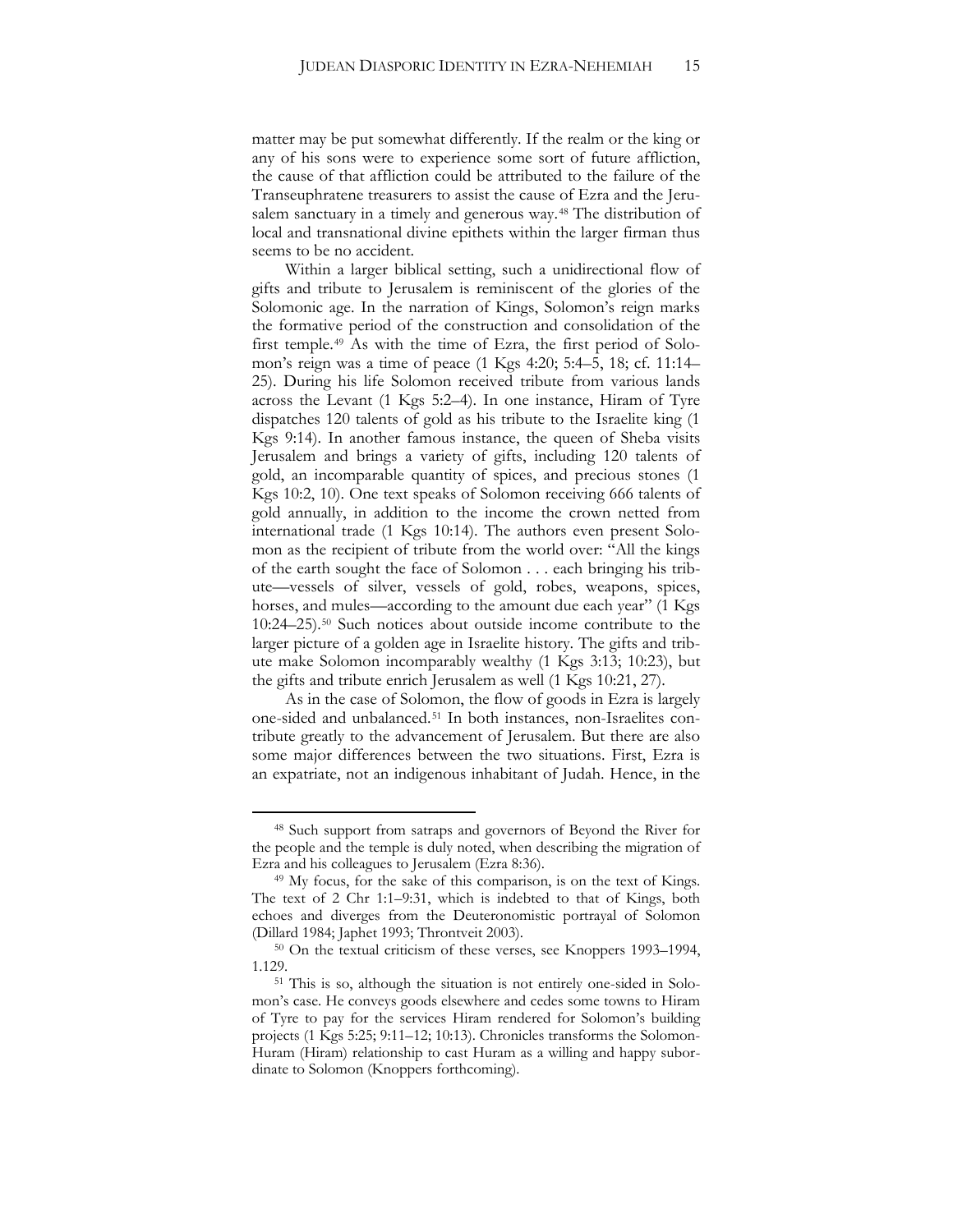time of Ezra there is a third party involved, an intermediary party— Ezra and his fellow Babylonian exiles. From the perspective of the editors of Ezra-Nehemiah living in postmonarchic Judah, this largesse demonstrates the value of the Babylonian community and its connections to the imperial regime.

Second, in the case of Ezra, significant beneficence is shown to the returnees themselves, who accompany Ezra. Third, in Ezra's time the outside gifts and tribute are mostly directed toward the temple and not toward the major political figure or governor of his time. This reflects very well on the image of Artaxerxes.[52](#page-15-0) That fabulous amounts of tribute are to be dispatched to the ancestral city also reflects well on Ezra, because he does not benefit personally from such munificence.

Fourth, the very manner in which Artaxerxes's firman speaks of the Jerusalem temple privileges this sanctuary over against all of its Yahwistic competitors. In the late Persian period, Yahwistic temples of varying size are known to have existed at Mt. Gerizim in Samaria and evidently in the area of Makkedah (Khirbet el-Qôm) in Idumea.<sup>53</sup> There may have been other Yahwistic shrines as well. Clearly, the Jerusalem temple was not without rivals. The Ezra 7 letter buttresses the prestige of the Jerusalem temple by recourse to an imperial authority. That the highest political authority in the empire employs expressions, such as "the God of Israel, who is in Jerusalem his dwelling (משכנה)" (7:15), "the house of their God, which is in Jerusalem" (7:16), "the house of your God, which is in Jerusalem" (7:17), the "God of Jerusalem" (7:19), "the house of your God" (7:20), "the house of the God of heaven" (7:23), and "this house of God" (7:24), is revealing. Imperial power confirms ties among Yhwh, Israel, town, and temple. To any who did not know where the God of Israel made his residence, the foreign king clarifies matters. In so doing, the imperial decree establishes an authority and status for the temple, torah, and priesthood in writing that they may well not have enjoyed in reality.

<span id="page-16-0"></span>The picture of liberal, but pointed, support for Jerusalem and its temple in the rescript becomes all the more fascinating, when one considers that this is not the first time such benevolence has been shown toward Jerusalem in the Persian era (Kessler 2007). The gifts and tribute sent to the Jerusalem temple by Artaxerxes

<sup>52</sup> If one thinks of the palace and the temple as the two pillars upon which the monarchies of the ancient Near East are built, the Persian kings play the role of royals quite well in Ezra-Nehemiah. However, in some cases the discrepancy between royal propaganda and actual performance is striking. A more complicated and problematic image appears, for instance, in the achronologically contextualized letter to and response from King Artaxerxes in Ezra 4:6–24 (Williamson 1983; Halpern 1990; Glatt-Gilad

<span id="page-16-1"></span><sup>1993). 53</sup> On the temple found at Mt. Gerizim, see Magen 2000; 2007; 2008abc; Magen, Misgav, and Tsfania 2004; Kartveit 2009; Dušek 2012; Knoppers 2013. On the possible temple of יהו in Idumea, see Lemaire 2004.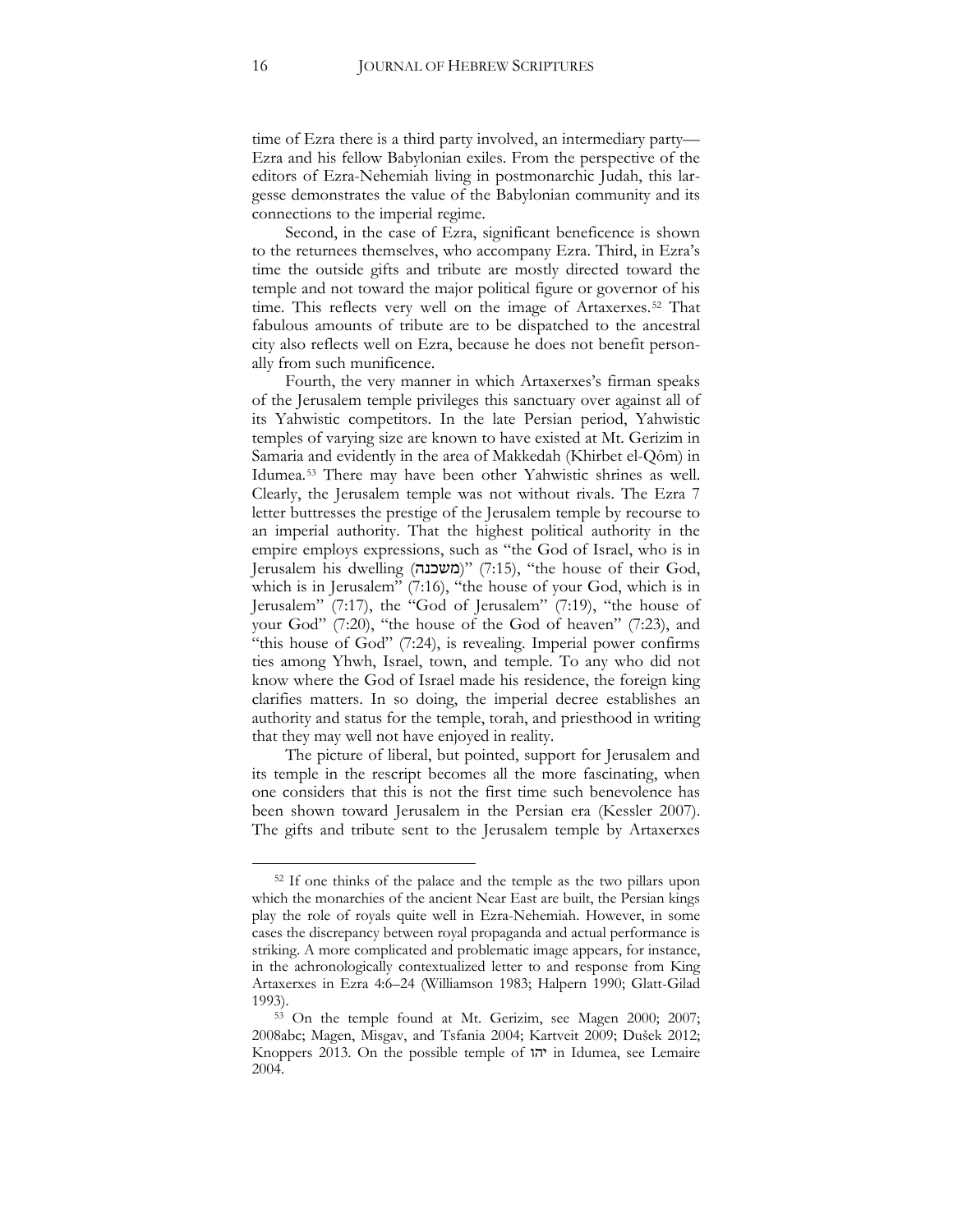and the Babylonian Judean community recall two earlier times of good fortune for the Jerusalem temple. The most immediate parallel, as a number of commentators have pointed out, is the migra-tion under Cyrus.<sup>[54](#page-16-1)</sup> In each case, a Persian king authorizes a homecoming from exile and the expedition is led by someone from the Babylonian Judean community (Sheshbazzar and Ezra; Ezra 1:1–6; 7:13; Pakkala 2004: 44–45). In both instances, the immigration includes not only laypeople, but also priests and Levites (Ezra 1:5; 7:7). Under both Sheshbazzar and Ezra, the mission is commended, if not funded, by the Achaemenid king (Ezra 1:3–5; 5:13; 7:15; Japhet 1982). To aid the rebuilding effort in Judah, especially as that effort pertains to the Jerusalem temple, the Babylonian Judean community offers an assortment of voluntary gifts (Ezra 1:6; 7:15–16). In each case, cultic implements are returned or sent to the temple in Jerusalem (Ezra 1:7; 5:14–15; 6:5; 7:19).

To these parallels in the relocations under Sheshbazzar and Ezra, others may be added involving the relocation under Zerubbabel and Jeshua. As with the migrations under Sheshbazzar and Ezra, the migration is led by Babylonian Judean leaders and involves a whole assortment of priests, Levites, musicians, gatekeepers, and temple servants (Ezra 2:1–70//Neh 7:6–72a). In both cases, the Persian king commands that regional authorities in Transeuphrates finance the sacrificial establishment in Jerusalem (Ezra 6:6–12; 7:20–22).

In commenting on such parallels, scholars have often pointed to the strong role attributed to the Achaemenid authorities in supporting the Jerusalem cultus. A question may be raised as to why the authors place such an emphasis on the favors the Persian emperor accords to the community in Yehud. Why portray such an immense beneficence on the part of the imperial regime toward the small sanctuary in Jerusalem? One reason may be to shore up support for imperial rule.<sup>55</sup> Ezra admits in his prayer that "slaves we  $\alpha$ עבדים אנחנו), although he insists that "in our slavery (בעבדתנו) God has not abandoned us and has extended favor (בעבדתנו to us before the kings of Persia" (Ezra 9:9).<sup>56</sup> The communal confession in Neh 9:36–37 concludes with an even stronger declaration,

<sup>54</sup> The role of the Cyrus edict is stressed by Karrer (2001), who contends that it frames not only this particular section of the text, but also the larger book as well.

<sup>55</sup> On the recurrence and importance of this theme in Persian-period literature, see Albertz 1994; Willi 1995; Ben Zvi 1999; Bedford 2001; 2002; Grabbe 2004; Kessler 2006.

<sup>56</sup> The prayer thus acknowledges hardship and tenuous conditions without advocating active resistance against the imperial regime.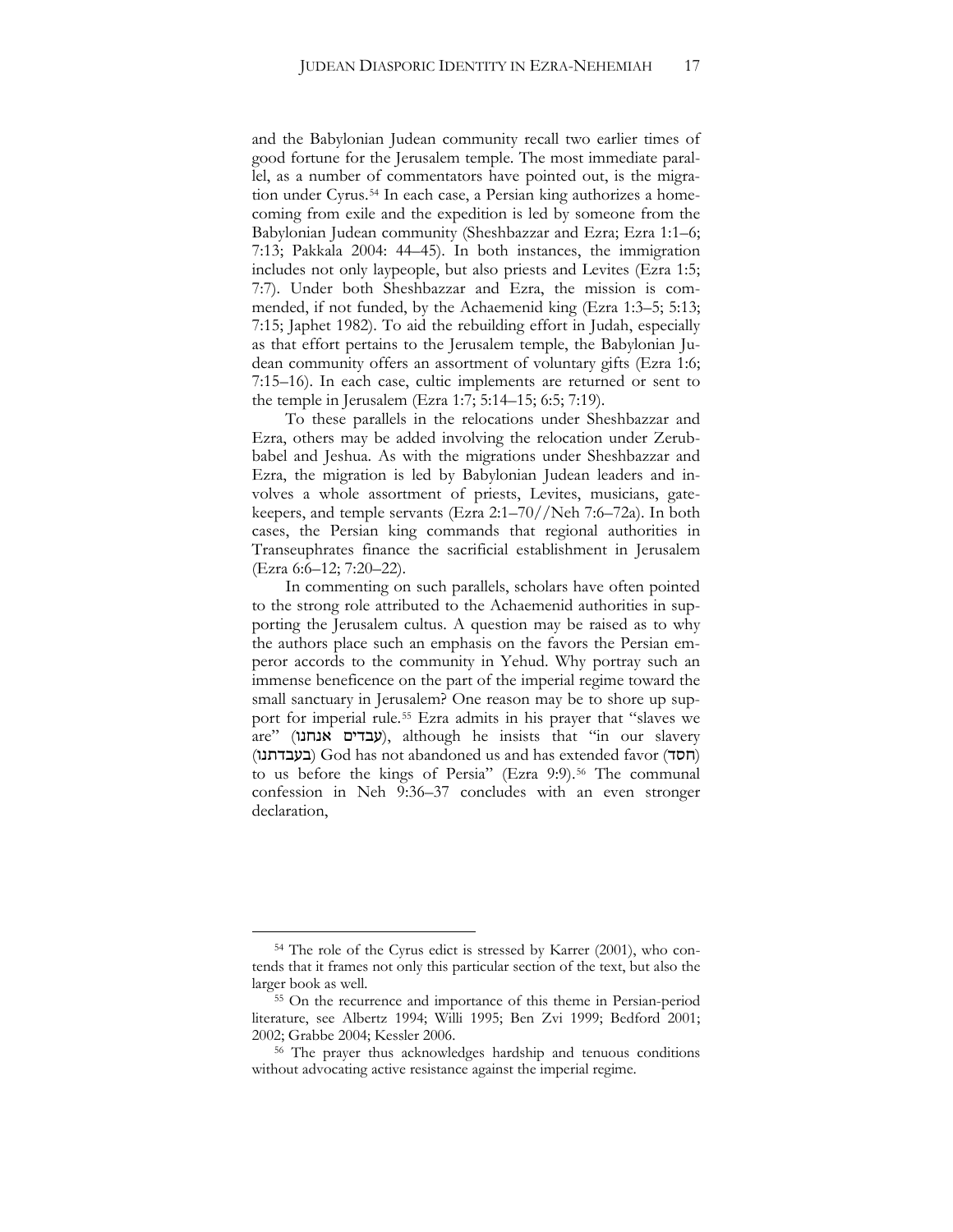"Behold, we (אנחנו) are slaves (עבדים) today. As for the land that was given to our ancestors, to consume its fruit and bounty, behold, we are slaves upon it  $(\forall \forall \tau)$ אנחנו (אנחנו $\lambda$ ). Its great produce goes to kings, whom you have set over us due to our sins. They rule over our backs and over our livestock according to their pleasure,

And we (**אנחנו)** are in great distress (בצרה גדולה). $^{\prime}$ 57

Apparently, not all people in Persian-period Yehud were enamored with the experience of foreign occupation.<sup>58</sup>

The leadership shown by émigrés complements the constructive actions taken by a succession of Persian monarchs. Each of the critical steps taken in rebuilding postmonarchic Judah is orchestrated and led by members of the Eastern Diaspora. Indeed, in the case of the return under Ezra, the magnanimous Achaemenid intervention directly results from a request made by an expatriate Judean priest. This success underscores the importance of the Babylonian-Judean connection for the people of Yehud.<sup>59</sup> The community in Yehud may or may not have made requests to the Persian authorities. The text does not say. But the text does mention an unspecified request made by a Judean scribal priest residing in Babylon to the most powerful leader of the Achaemenid government (Ezra 7:6). The imperial monarch not only responds, but grants Ezra's wish in its entirety (בל בקשתו). It is no wonder that the narrator comments that the "hand of Yhwh his God was upon him" (Ezra 7:6). Given this pattern of successful interventions, it would seem that the Eastern Diaspora has proved itself to be critical to the livelihood and continued well-being of the homeland community.

#### **CONCLUSIONS**

 $\overline{a}$ 

<span id="page-18-0"></span>In many biblical (and ancient Near Eastern) texts, exile is viewed as a stigma, a sign of divine rejection and punishment (e.g., Hillers 1964). Deportation is associated in texts, such as Hosea, Deuteronomy, Ezekiel, Samuel-Kings, and the Psalms, with horror, loss, humiliation, subjugation, helplessness, and misery (e.g., Ezek 12:13–16; 16:35–58; Ps 89:39–53; 137). Exile is a curse and so Israel in exile will become a curse (Weinfeld 1972: 348–49 [# 21]). If banished to foreign lands, the people will worship foreign gods (Deut 4:25–28; 28:36, 64; 1 Sam 26:19; Jer 5:19; 16:10–13). In other countries, so the writers of Deuteronomy declare, the few surviving Israelites will serve man-made deities of wood and stone that

<sup>57</sup> For a less dire interpretation of this passage, see Oeming 2006.

<sup>58</sup> Nor perhaps, by extension, were they altogether happy with those who were contending for the benefits that such an occupation had brought to Yehud. More generally, see Grabbe 2004: 310–13.

<sup>59</sup> Especially as this nexus functions against the influence exerted by the "peoples of the land."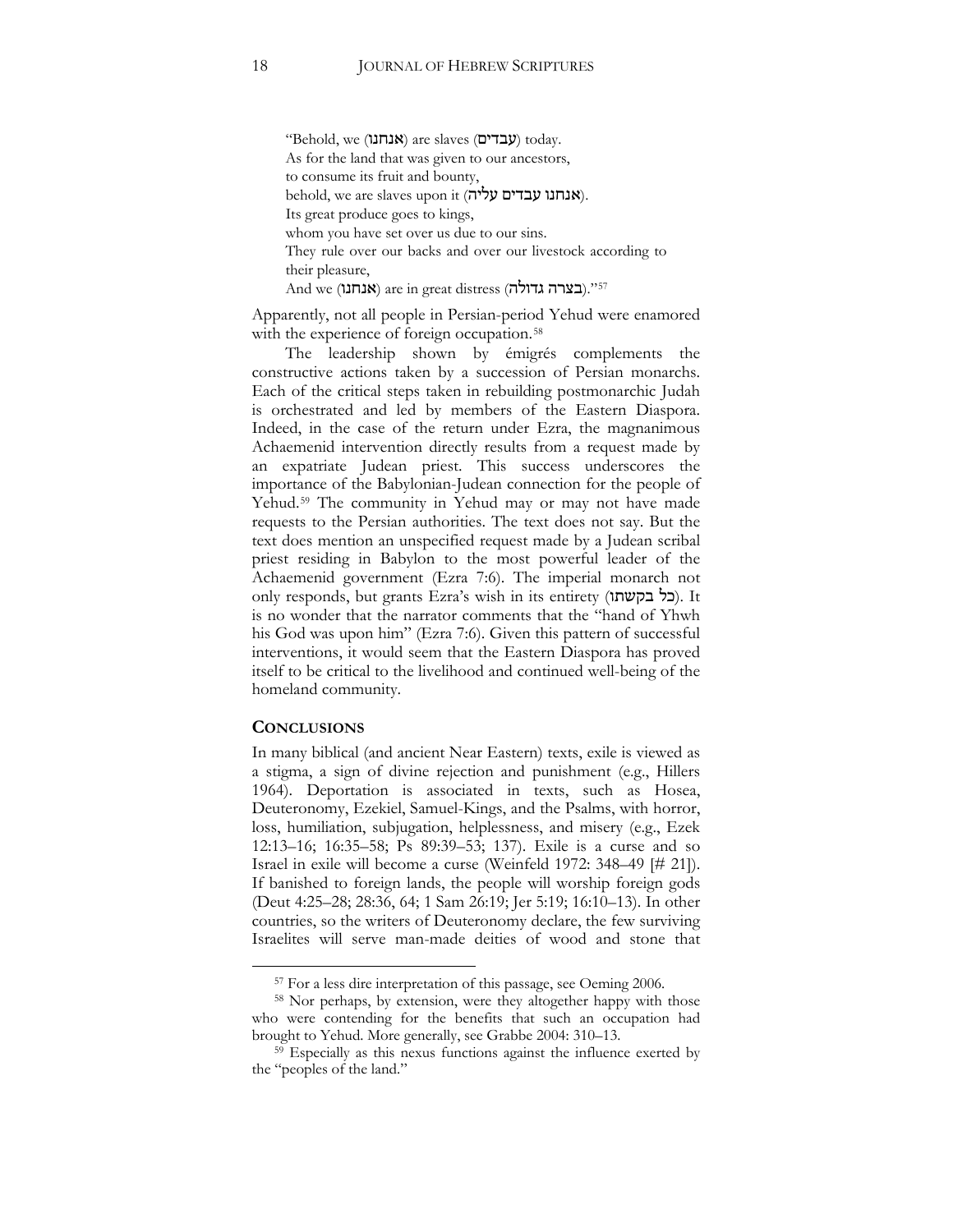cannot see, hear, eat, or smell (Deut 4:28). In exile, the people will have to eat defiled food (Josh 22:19; Amos 7:17; Hos 9:3; Dan 1:8) and suffer from not being able to observe their traditional feast and festival days (Hos 9:4).

A number of prophetic texts dealing with the problem of the dispersion seek to resolve it by speaking of a future return or great ingathering of the people back to the land (e.g., Hos 1:10–2:1). Such a mass return of the people from all quarters leads to a restoration of Israel and Judah, punctuated by divine blessing, repopulation, prosperity, and national solidarity (Jer 30:1–31:40; Ezek 36:1–38; 37:15–28). The writers of the last chapters of Ezekiel even envision reset boundaries, a realignment of the various tribes within the land, a new temple, and a new Jerusalem (47:13–48:35). It is important to recall that this prophetic hope did not disappear in the Persian period, after some had already returned to the land (Kessler 2009). Quite the contrary, one finds a continuing emphasis on a future return from exile in the prophecies of Zechariah (8:1–12), and Deutero-Zechariah (e.g., 10:6–12). Some commentators have even spoken of a prophetic impatience with the slow pace of the migration(s) to Zion: "If Zech 1–8 has a political agenda with reference to other communities, it is surely at this point: the time of dispersion is over; it is time to return home" (Kessler 2007: 164).[60](#page-18-0)

In a number of the ways, the writers of Ezra-Nehemiah partially invert the traditional paradigm of exile found in a variety of other biblical writings. They advocate a number of complementary strategies for dealing with life under a single empire. It is clear that the authors commend the repatriates, who take part in migrations to Jerusalem as supplying a much-needed boost to the underpopulated and underdeveloped community in Judah (Knowles 2006). The Eastern Diaspora becomes a key element in the ongoing story of Judah's renaissance and reform.<sup>[61](#page-19-0)</sup> Within this long-term story, the Persian government plays an instrumental role, allowing the exiles to return home, supporting the reconstruction of the temple, and bestowing many blandishments and privileges on the temple community in Jerusalem.

<sup>60</sup> When the writers of Ezra-Nehemiah cite Haggai and Zechariah (Ezra 5:1–2), they do so to underscore their whole-hearted support for the rebuilding of the temple. The writers do not mention the support Haggai and Zechariah express toward Zerubbabel as a Davidic scion (whatever that support may come to). Nor do the writers of Ezra-Nehemiah mention the prophetic hopes of Zechariah for a major regathering of the exiles back to Judah.

<span id="page-19-0"></span><sup>61</sup> The pattern sketched in Ezra-Nehemiah is not unique, but endures in subsequent centuries. In a later age, the importance of the Eastern Diaspora is evident in the efforts of the *Tannaim*, the *Amoraim*, and later the *Savoraim* and the *Gaonim* in compiling, organizing, and editing the Babylonian Talmud, a monumental work that becomes one of the "Sources" of Judaism.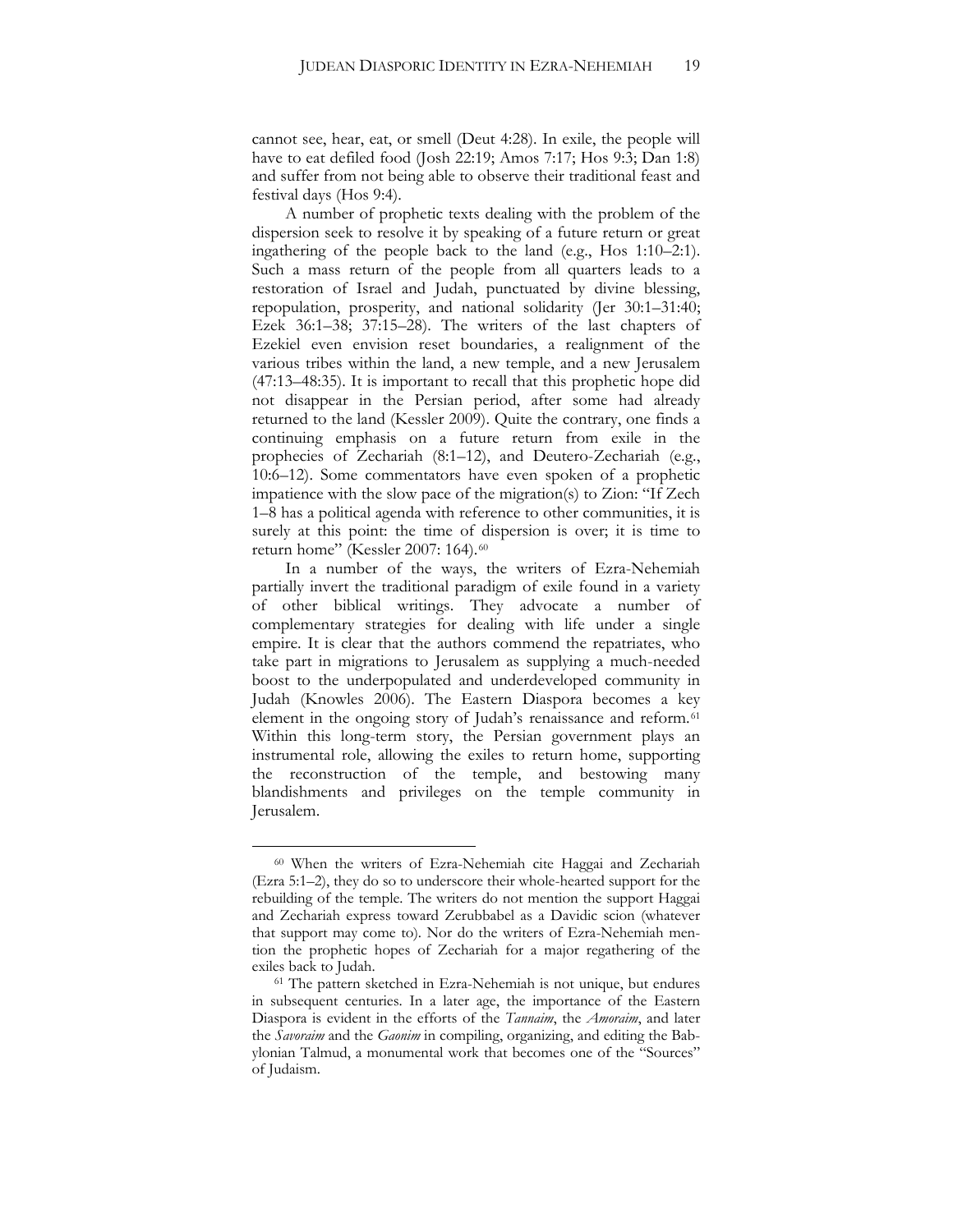But, however much they celebrate the returns to the land and the gradual rebuilding of Jerusalem's institutions, the writers of Ezra-Nehemiah do not call for a mass return and resolution to the problem of exile.[62](#page-19-0) In Ezra-Nehemiah, one finds Yahwistic groups that have effectively made the transition to a new way of life in other lands. These Judeans have successfully made a number of religious, economic, and social adjustments to living far away from their ancestral estates. It is the community in the ancestral homeland, not the Judean community in Babylon that faces more than its share of struggles. The community of repatriates in Yehud requires repeated interventions from expatriates to regain its way. On one level, the community in Yehud is the centre of attention and the communities in the Eastern Diaspora exist on the periphery. Yet, on another level, the peripheral communities in the Eastern Diaspora are central to the renaissance of Yehud.

In the context of a time in which Judeans have become an international phenomenon, the communities in Yehud and Babylon exist in an interdependent relationship. One does not exist to the exclusion of the other. The members of the diasporic Judean communities maintain an attachment to their ancestral land—its historic city, its temple, and its people (Eph'al 2006). They depend on this community, because the very existence and well-being of this sub-province—its people, leaders, temple, priests, Levites, and land—are vital to their own identity. The members of the Judean community in Yehud, in turn, rely on their counterparts in the eastern Diaspora to rebuild and support their institutions. Within the history of the Diaspora, there is an additional development that significantly enhances the condition of Judah in the international context of colonial rule. After the passage of several generations, two of the Diaspora leaders employ their direct connections to the Achaemenid imperial regime to the great benefit of their ancestral patrimony. In this respect, the Diaspora communities and their leaders have become indispensable to the long-term renewal of the Judean community centered in Jerusalem.

It would seem that there may be from the vantage point of the writers of Ezra-Nehemiah certain advantages to maintaining communities in different geographic areas within the larger context of international colonial rule. The exile was a terrible disaster with catastrophic effects for Judah (Smith 1989; Vanderhooft 1999; Lipschits 2005; Middlemas 2005; 2012). In this respect, the causes and effects of the Babylonian deportations are still to be lamented (Ezra 9:6–15; Neh 1:8; 9:27–37). Yet some of the long-range consequences of the exile have eventually worked in Judah's favor.<sup>[63](#page-20-0)</sup> The expatriates succeed both in surviving foreign

 $62$  Although the initial version of the Cyrus edict (Ezra 1:2//2 Chr 36:23) may point in this direction, inasmuch as Cyrus invites all exiles to return to the land. The other versions of the Cyrus edict focus on rebuilding the temple (Ezra 5:13–16; 6:3–5). 63 It is relevant, in this respect, that the confessional prayer of Ezra

<span id="page-20-0"></span><sup>(9:6–15)</sup> and the great Levitical prayer (Neh 9:5–37) focus on other issues.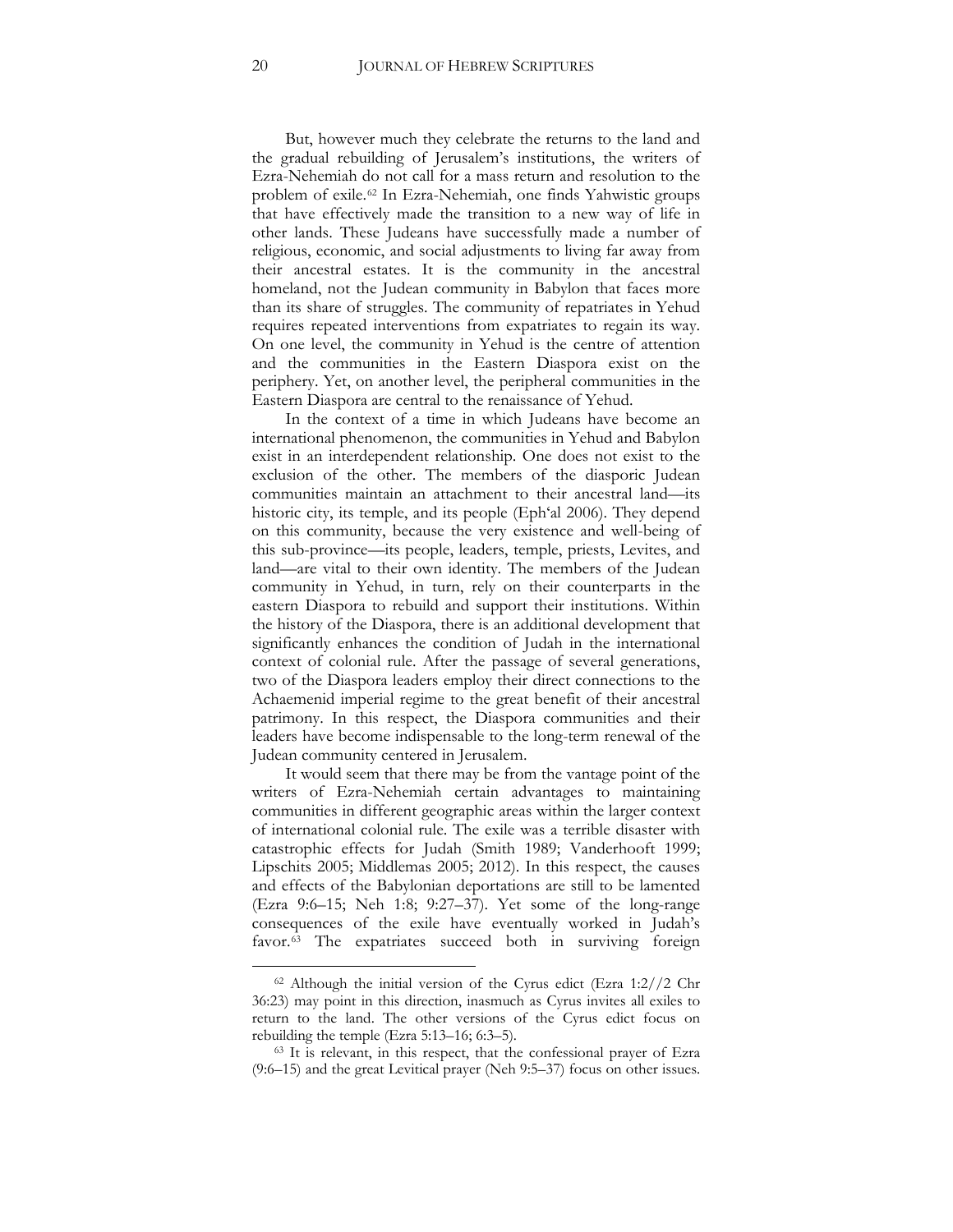occupation and in selectively deploying the resources of a vast empire to transform the small homeland community. The question may thus be raised whether the writers of Ezra-Nehemiah already have the *longue durée* in view. The Diaspora was hardly a planned event, but the international nature of Judaism has its distinct advantages.

In the case of Ezra, he bemoans the consequences of intermarriage, which he thinks threatens the remnant in the land with possible extinction (9:13– 15). In the case of the Levitical prayer, the authors bemoan the fact that a return to the land has not led to a state of autonomy in that land. On the contrary, as we have seen, the people remain enslaved to a foreign power (Neh 9:36–37).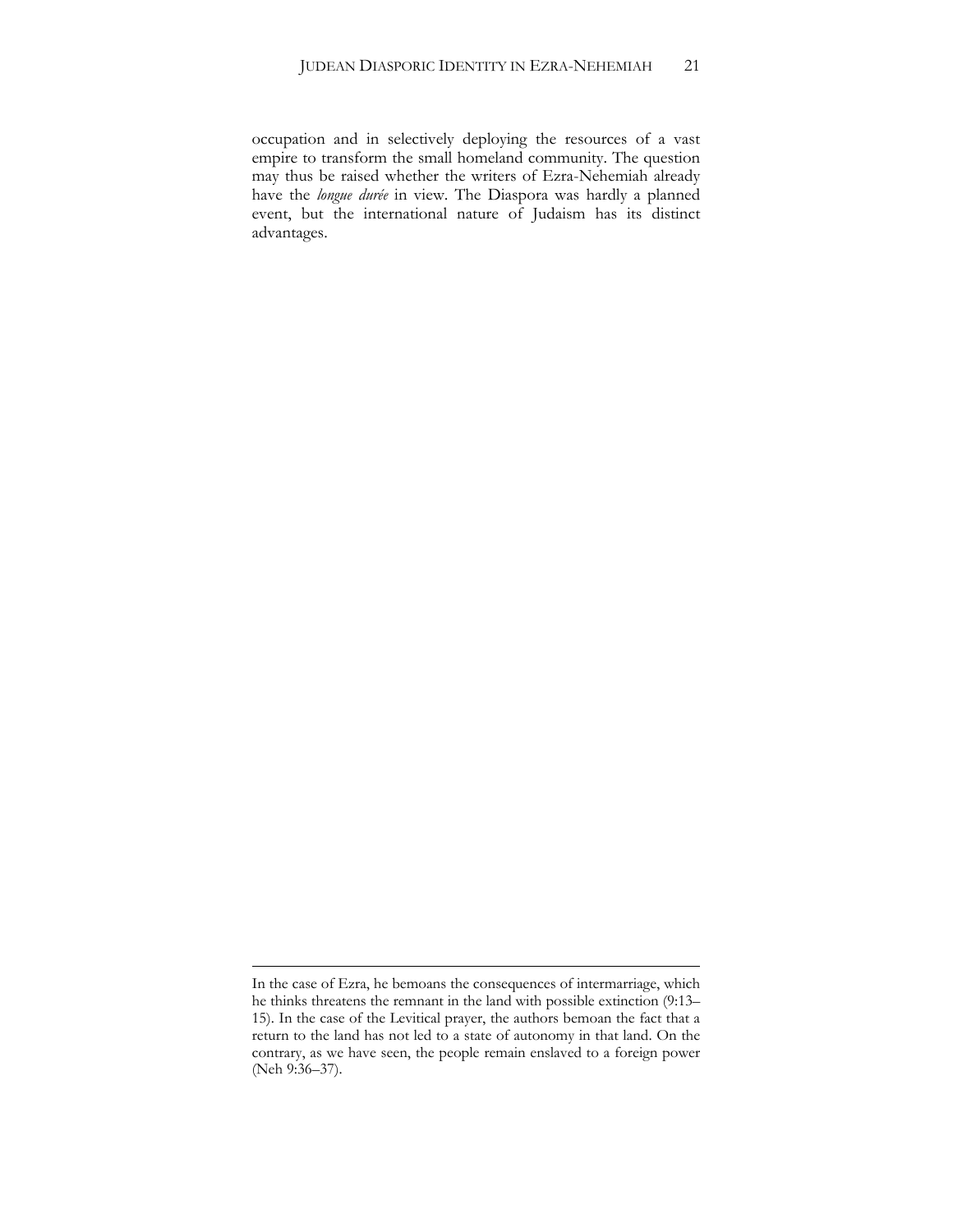#### **REFERENCES**

- Abraham, K. 2005–2006. West Semitic and Judean Brides in Cuneiform Sources from the Sixth Century BCE – New Evidence from Al-Yahudu. *AfO* 51: 198–219.
- Abraham, K. 2007. An Inheritance Division among Judeans in Babylonia from the Early Persian Period (from the Moussaieff Tablet Collection). Pp. 148–82 in *New Seals and Inscriptions: Hebrew, Idumean, and Cuneiform*. Ed. M. Lubetski. Sheffield: Sheffield Phoenix Press.
- Albertz, R. 1994. *A History of Israelite Religion in the Old Testament Period* (2 vols). Louisville, KY: Westminster John Knox.
- Arama, Isaac ben Moses. 1565. *Akedat Yitzhak*. Venice.
- Asher, Bahya ben. 1968. *Perush 'al ha–Torah*. Ed. Chaim Dov Chavel. Jerusalem: Mosad ha-Rav Kook (Hebrew).
- Beaulieu, P.-A. 2002. Ea-dayān, Governor of the Sealand, and other Dignataries of the Neo-Babylonian Empire. *JCS* 54: 99– 123.
- Beaulieu, P.-A. 2011. Pp. 245–66 in *Yahwistic Names in Light of Late Babylonian Onomastics*. Ed. O. Lipschits, G. Knoppers and M. Oeming, *Judah and the Judeans in the Achaemenid Period: Negotiating Identity in an International Context*. Winona Lake: Eisenbrauns.
- Becking, B. 1998. Ezra on the Move: Trends and Perspectives on the Character and His Book. Pp. 154–79 in *Perspectives in the Study of the Old Testament and Early Judaism: a Symposium in Honour of Adam S. van der Woude on the Occasion of His 70th Birthday*. Ed. F. Garcia Martinez and E. Noort. Leiden: Brill.
- Becking, B. 1999. Continuity and Community: The Belief System of the Book of Ezra. Pp. 256–75 in *The Crisis of Israelite Religion: Transformation of Religious Tradition in Exilic and Post-Exilic Times*. Ed. B. Becking, and C. A. Korpel. Leiden: Brill.
- Bedford, P. R. 2001. *Temple Restoration in Early Achaemenid Judah*. Leiden: Brill.
- Bedford, P. R. 2002. Diaspora: Homeland Relations in Ezra-Nehemiah. *VT* 52: 147–65.
- Ben Zvi, E. 1995. Inclusion in and Exclusion from "Israel" in Post-Monarchic Biblical Texts. 95–149 in *The Pitcher is Broken*. Ed. S. W. Holloway and L. K. Handy. Sheffield: JSOT Press.
- Ben Zvi, E. 1999. When the Foreign Monarch Speaks. Pp. 109– 28 in *The Chronicler as Author: Studies in Text and Texture*. Ed. M. P. Graham, and S. L. McKenzie*.* Sheffield: Sheffield Academic Press. Reprinted in E. Ben Zvi. 2006. *History, Literature and Theology in the Book of Chronicles*. London: Equinox. Pp. 270–88.
- Blenkinsopp, J. 1988. *Ezra-Nehemiah: A Commentary*. Philadelphia: Westminster.
- Blenkinsopp, J. 2013. *David Remembered: Kingship and National Identity in Ancient Israel.* Grand Rapids: Eerdmans.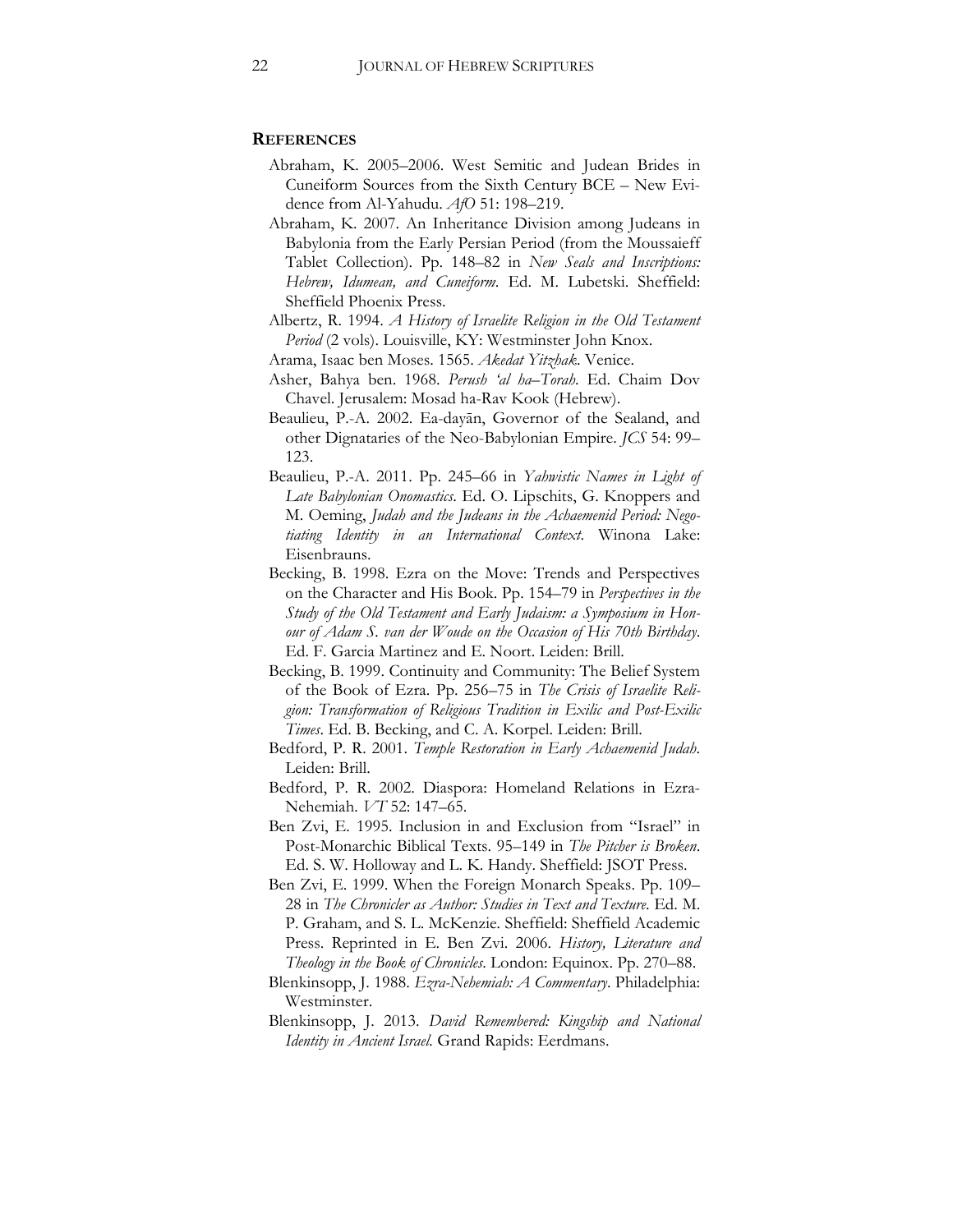- Blum, E. 1990. *Studien zur Komposition des Pentateuch*. Berlin: de Gruyter.
- Blum, E. 2002. Esra, die Mosetora und die persische Politik. Pp. 63–89 in *Religion und Religionskontakte im Zeitalter der Achämeniden*. Ed. R. G. Kratz. Gütersloh: Kaiser.
- Boardman, J. 1999. *The Greeks Overseas: Their Early Colonies and Trade*. Fourth edition. New York: Thames and Hudson.
- Boda, M. J. and P. L. Redditt (eds.). 2008. *Unity and Disunity in Ezra-Nehemiah: Redaction, Rhetoric and Reader*. Sheffield: Sheffield Phoenix Press.
- Böhler, D. 1997. *Die heilige Stadt in Esdras α und Esra-Nehemia: Zwei Konzeptionen der Wiederherstellung Israels*. Göttingen: Vandenhoeck & Ruprecht.
- Bolin, T. M. 1995. The Temple of *Yahu* at Elephantine and Persian Religious Policy. Pp. 127–42 in *The Triumph of Elohim: From Yahwisms to Judaisms*. Ed. D. V. Edelman. Kampen: Kok Pharos.
- Briant, P. 1982. *Rois, tributs et paysans: études sur les formations tributaires du Moyen-Orient ancien*. Paris: Les Belles Lettres.
- Briant, P. 1989. Table du roi: tribut et redistribution chez les Achéménides. Pp. 35–44 in *Le tribut dans l'Empire perse*: *Actes de la table ronde de Paris, 12*–*13 décembre 1986*. Ed. P. Briant, and C. Herrenschmidt. Paris: Peeters.
- Briant, P. 2002. *From Cyrus to Alexander: A History of the Persian Empire*. Winona Lake: Eisenbrauns.
- Dandamaev, M. 2004. Twin Towns and Ethnic Minorities in First-Millennium Babylon. Pp. 137–51 in *Commerce and Monetary Systems in the Ancient World: Means of Transmission and Cultural Interaction*. Ed. R. Rollinger, and C. Ulf. Stuttgart: Steiner.
- Dillard, R. B. 1984. The Literary Structure of the Chronicler's Solomon Narrative. *JSOT* 30: 85–93.
- Dunbabin, T. J. 1948. *The Western Greeks*. Oxford: Clarendon.
- Dušek, Jan. 2012. *Aramaic and Hebrew Inscriptions from Mt. Gerizim and Samaria between Antiochus III and Antiochus IV Epiphanes*. Leiden: Brill.
- Edelman, D. 2005. *The Origins of the 'Second' Temple: Persian Imperial Policy and the Rebuilding of Jerusalem*. London: Equinox.
- Eph'al, I. 1978. The Western Minorities in Babylonia in the 6th– 5th Centuries B.C.: Maintenance and Cohesion. *Or* 47: 74–90.
- Eph'al, I. 2006. The Babylonian Exile: The Survival of a National Minority in a Culturally Developed Milieu. Pp. 21–31 in *Gründungfeier am. 16. Dezember 2005, Centrum Orbis Orientalis*. Ed. R. G. Kratz. Göttingen: Akademie der Wissenschaften.
- Eskenazi, T. C. 1988. *In an Age of Prose: A Literary Approach to Ezra-Nehemiah* (SBLMS, 36). Atlanta: Scholars Press.
- Falk, Z. 1959. Ezra VII 26. *VT* 9: 88–89.
- Frei, P. 1995. Die persische Reichsorganisation: Ein Überblick. *ZAR* 1: 1–35. English Translation: Persian Imperial Authori-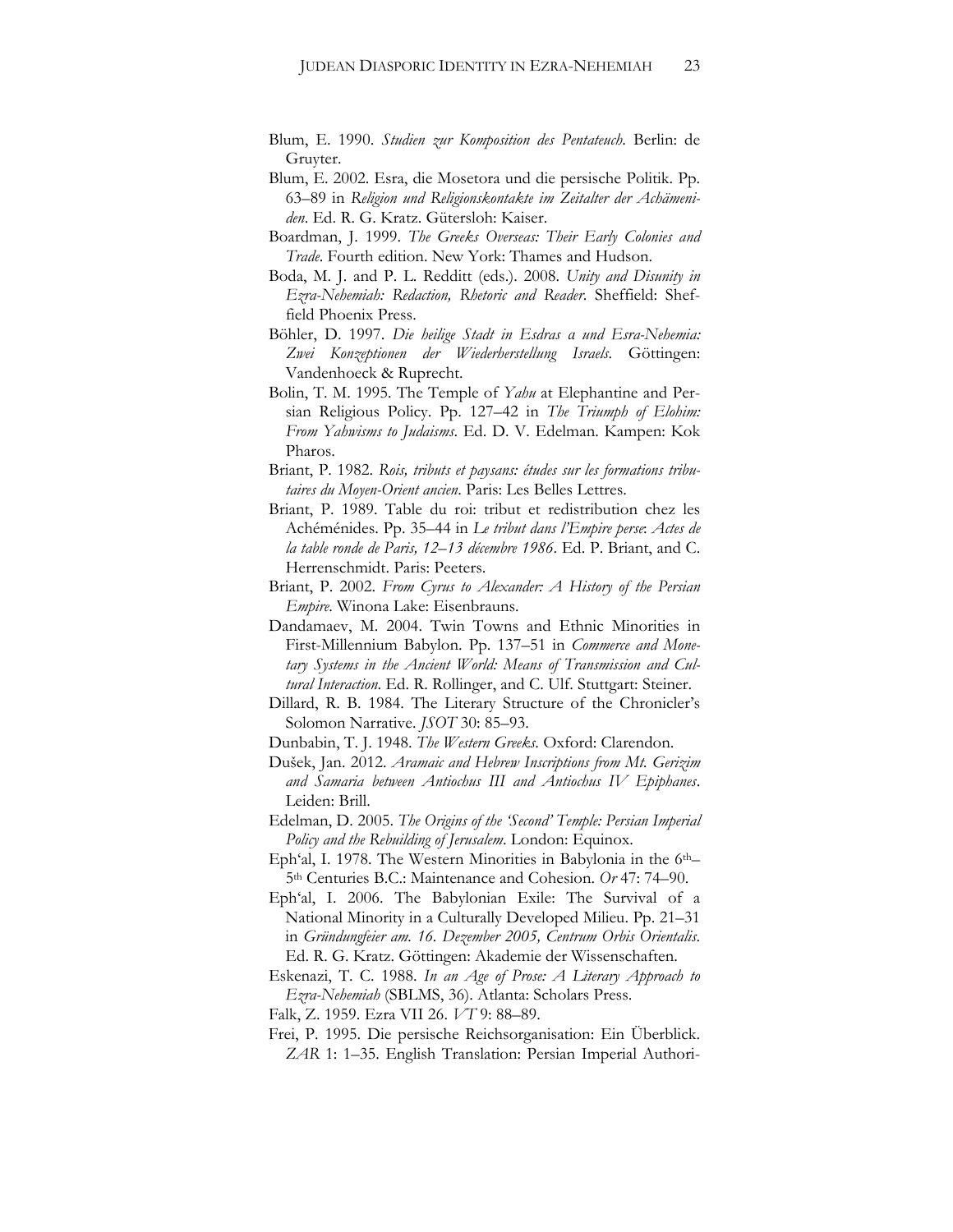zation: A Summary. Pp. 5–40 in *Persia and Torah: The Theory of Imperial Authorization of the Pentateuch*. Ed. J. W. Watts. Atlanta: Society of Biblical Literature. 2001.

- Frei, P. 1996. Zentralgewalt und Lokalautonomie im Achämenidenreich. Pp. 5–131 in *Reichsidee und Reichsorganisation im Perserreich*. P. Frei and K. Koch. Second edition. Göttingen: Vandenhoeck & Ruprecht.
- Fried, L. S. 2004. *The Priest and the Great King: Temple-Palace Relations in the Persian Empire* (Biblical and Judaic Studies, 10). Winona Lake, IN: Eisenbrauns.
- Glatt(-Gilad), D. 1993. *Chronological Displacement in Biblical and Related Literatures*. Atlanta: Scholars Press.
- Grabbe, L. L. 2004. *A History of the Jews and Judaism in the Second Temple Period*. London: T & T Clark.
- Graham, A. J. 1964. *Colony and Mother City in Ancient Greece*. Manchester: Manchester University Press.
- Grätz, S. 2004. Esra 7 im Kontext hellenistischer Politik: Der königliche Euergetismus in hellenistischer Zeit als ideeller Hintergrund von Esr 7,12–26. Pp. 131–54 in *Die Griechen und das antike Israel: Interdisziplinäre Studien zur Religions- und Kulturgeschichte des Heiligen Landes*. Ed. S. Alkier and M. Witte. Göttingen: Vandenhoeck & Ruprecht.
- Grätz, S. 2005. *Das Edikt des Artaxerxes: Eine Untersuchung zum religionspolitischen und historischen Umfeld von Esra 7,12–26*. Berlin: de Gruyter.
- Halpern, B. 1990. A Historiographic Commentary on Ezra 1–6: Achronological Narrative and Dual Chronology in Israelite Historiography. Pp. 81–141 in *The Hebrew Bible and Its Interpreters*. Ed. W. H. Propp, B. Halpern and D. N. Freedman. Winona Lake: Eisenbrauns.
- Heltzer, M. 2002. People from Gezer in Babylonia in the VI Century B.C.E. and Their "Tithe." Pp. 85–93 in *Studies in the History and Culture of the Jews in Babylonia*. Ed. Y. Avishur and Z. Yehuda. Jerusalem: Merkaz moreshet Yahadut Bavel.
- Hillers, D. R. 1964. *Treaty-Curses and the Old Testament Prophets*. Rome: Pontifical Biblical Institute.
- Japhet, S. 1982. Sheshbazzar and Zerubbabel Against the Background of the Historical and Religious Tendencies of Ezra-Nehemiah. *ZAW* 94: 66–98.
- Japhet, S. 1993. *I & II Chronicles*. Louisville: Westminster John Knox.
- Japhet, S. 1994. Composition and Chronology in the Book of Ezra-Nehemiah. Pp. 189–216 in *Second Temple Studies 2: Temple and Community in the Persian Period*. Ed. T. C. Eskenazi and K. H. Richards. Sheffield: JSOT Press. Reprinted in S. Japhet. 2006. *From the Rivers of Babylon to the Highlands of Judah: Collected Studies on the Restoration Period*. Winona Lake: Eisenbrauns. Pp. 245–67.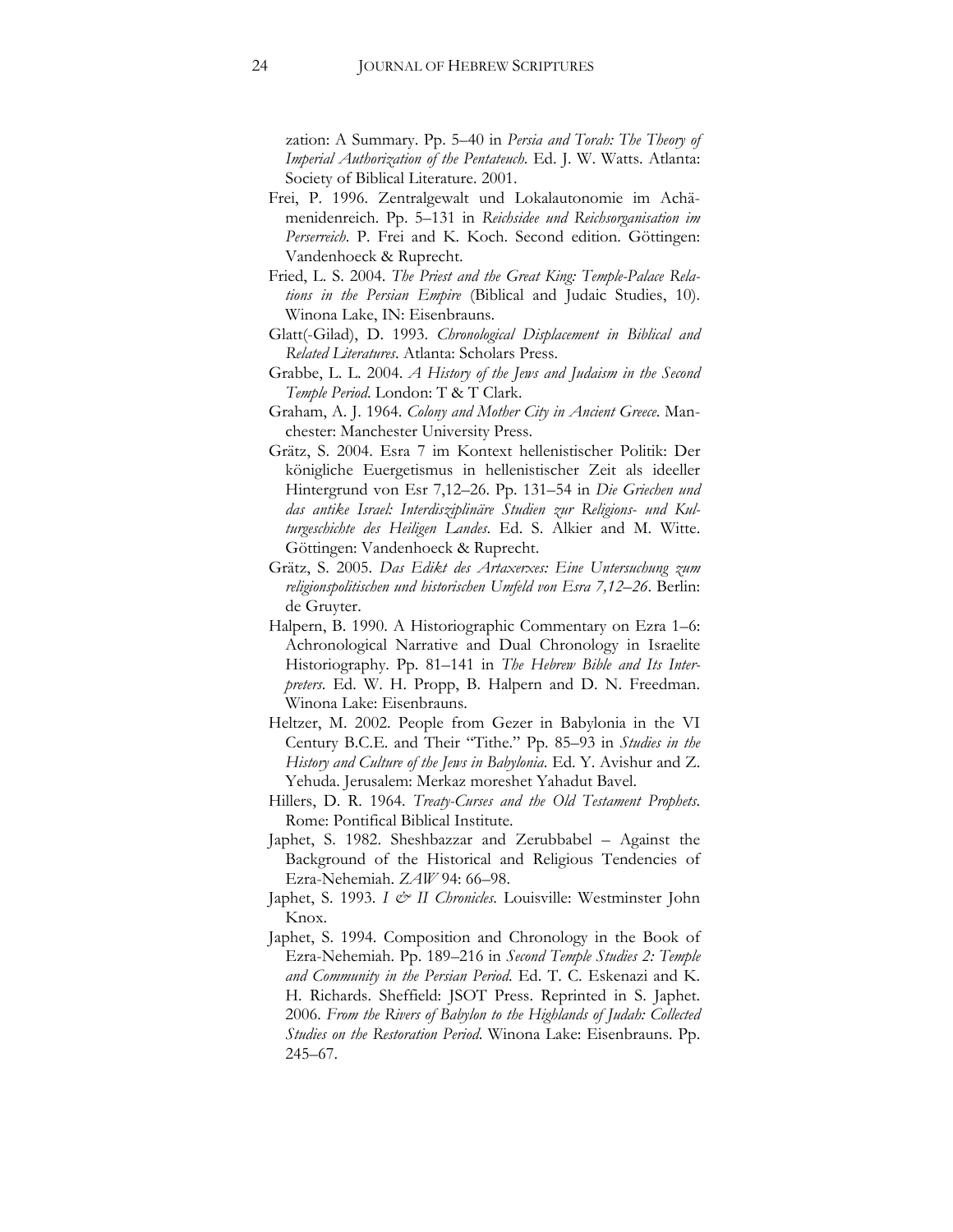- Japhet, S. 2006. Periodization between History and Ideology II: Chronology and Ideology in Ezra-Nehemiah. Pp. 353–66 in *Judah and the Judeans in the Persian Period*. Ed. O. Lipschits and M. Oeming. Winona Lake: Eisenbrauns. Reprinted in S. Japhet. 2006. *From the Rivers of Babylon to the Highlands of Judah: Collected Studies on the Restoration Period*. Winona Lake: Eisenbrauns. Pp. 491–508.
- Joannès, F. and A. Lemaire. 1999. Trois tablettes cunéiformes à l'onomastique ouest-sémitique. *Transeu* 17: 17–34.
- Karrer, C. 2001. *Ringen um die Verfassung Judas: Eine Studie zu den theologisch-politischen Vorstellungen im Esra-Nehemia-Buch*. Berlin: de Gruyter.
- Kartveit, M. 2009. *The Origin of the Samaritans*. Leiden: Brill.
- Kellerman, U. 1967. *Nehemia: Quellen, Überlieferung und Geschichte*. Berlin: Töpelmann.
- Kessler, J. 2006. Persia's Loyal Yahwists: Power, Identity, and Ethnicity in Achaemenid Yehud. Pp. 91–121 in *Judah and the Judeans in the Persian Period*. Ed. O. Lipschits and M. Oeming. Winona Lake: Eisenbrauns.
- Kessler, J. 2007. Diaspora and Homeland in the Early Achaemenid Yehud: Community, Geography, and Demography in Zechariah 1–8. Pp. 137–66 in *Approaching Yehud: New Approaches to the Study of the Persian Period*. Ed. J. L. Berquist*.*  Atlanta: Society of Biblical Literature.
- Kessler, J. 2009. The Diaspora in Zechariah 1–8 and Ezra-Nehemiah: The Role of History, Social Location, and Tradition in the Formulation of Identity. Pp. 119–45 in *Community Identity in Judean Historiography: Biblical and Comparative Perspectives*. Ed. G. N. Knoppers and K. Ristau. Winona Lake: Eisenbrauns.
- Knoppers, G. N. 1993–1994. *Two Nations Under God: The Deuteronomistic History of Solomon and the Dual Monarchies*. 2 volumes. Atlanta: Scholars Press.
- Knoppers, G. N. 2001. Intermarriage, Social Complexity, and Ethnic Diversity in the Genealogy of Judah. *JBL* 120: 15–30
- Knoppers, G. N. 2003. "The City Yhwh has Chosen": The Chronicler's Promotion of Jerusalem in the Light of Recent Archaeology. Pp. 307–26 in *Jerusalem in Bible and Archaeology: The First Temple Period*. Ed. A. Killebrew and A. Vaughn. Atlanta: Society of Biblical Literature.
- Knoppers, G. N. 2004. *I Chronicles 1–9*. New York: Doubleday.
- Knoppers, G. N. 2007. Nehemiah and Sanballat: The Enemy Without or Within? Pp. 305–31 in *Judah and the Judeans in the Fourth Century*. Ed. O. Lipschits, G. N. Knoppers and R. Albertz. Winona Lake: Eisenbrauns.
- Knoppers, G. N. 2009. Beyond Jerusalem and Judah: The Commission of Artaxerxes to Ezra in the Province Beyond the River. Pp. 78–87 in *Eretz-Israel – Archaeological, Historical*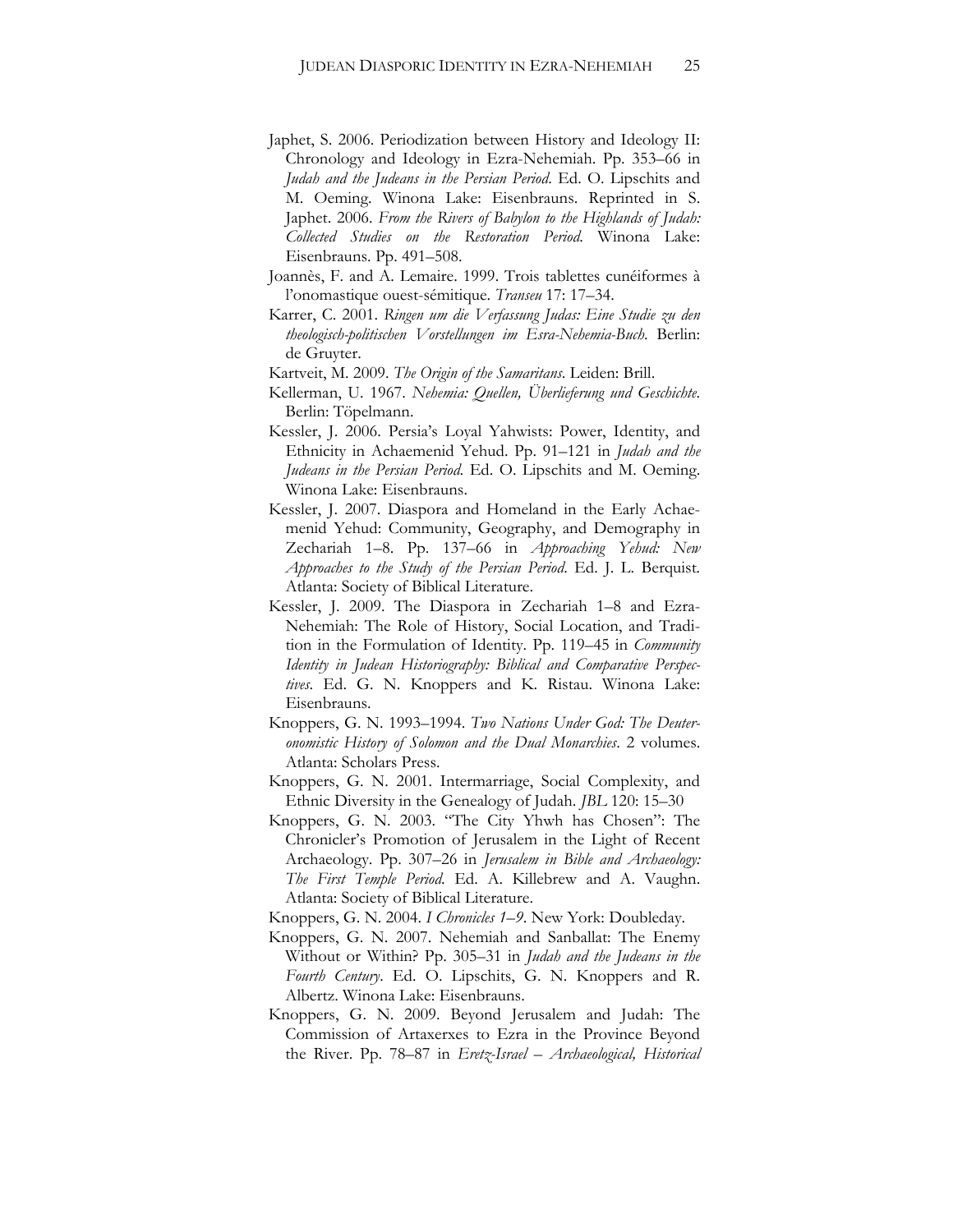*and Geographic Studies: Ephraim Stern Volume*. Ed. J. Aviram *et al*. Jerusalem: Israel Exploration Society.

- Knoppers, G. N. 2012. Periodization in Ancient Israelite Historiography: Three Case Studies. Pp. 21–45 in *Periodisierung und Epochenbewusstein in der antiken Geschichtsschreibung*. Ed. J. Wiesehöfer and Thomas Krüger. Stuttgart: Franz Steiner.
- Knoppers, G. N. 2013. *Jews and Samaritans: The Origins and History of Their Early Relations*. New York: Oxford University Press.
- Knoppers, G. N. Forthcoming. More than Friends? The Economic Relationship between Huram and Solomon Reconsidered. In *The Economy of Ancient Judah in Its Historical Context*. Ed. M. Miller, E. Ben Zvi and G. N. Knoppers. Winona Lake: Eisenbrauns.
- Knowles, M. D. 2006. *Centrality Practiced: Jerusalem in the Religious Practice of Yehud and the Diaspora in the Persian Period*. Atlanta: Society of Biblical Literature.
- Koch, K. 1996. Weltordnung und Reichsidee im alten Iran und ihre Auswirlungen auf die Provinz Jehud. Pp. 133–325 in *Reichsidee und Reichsorganisation im Perserreich*. P. Frei and K. Koch. Second edition. Göttingen: Vandenhoeck & Ruprecht.
- Kratz, R. G. 2004. *Das Judentum im Zeitalter des Zweiten Tempels*. Tübingen: Mohr Siebeck.
- Kratz, R. G. 2005. *The Composition of the Narrative Books of the Old Testament*. London: T. & T. Clark.
- Lee, K.-J. 2011. *The Authority and Authorization of Torah in the Persian Period*. Leuven: Peeters.
- Lemaire, A. 2004. Nouveau temple de Yahô (IVe S. AV. J.-C.). Pp. 265–73 in *"Basel und Bibel": Collected Communications to the XVIIth Congress of the International Organization for the Study of the Old Testament, Basel 2001*. Ed. M. Augustin and H. M. Niemann. Frankfurt am Main: Peter Lang.
- Lewis, D. M. 1989. Persian Gold in Greek International Relations. *Revue des études anciennes* 91: 227–34.
- Lipschits, O. 2005. *The Fall and Rise of Jerusalem: Judah under Babylonian Rule*. Winona Lake: Eisenbrauns.
- Lipschits, O. and M. Oeming (eds.). 2006. *Judah and the Judeans in the Persian Period*. Winona Lake: Eisenbrauns.
- Lipschits, O., G. N. Knoppers and M. Oeming (eds.). 2011. *Judah and the Judeans in the Achaemenid Period: Negotiating Identity in an International Context*. Winona Lake: Eisenbrauns.
- Magen, Y. 2000. Mt. Gerizim A Temple City. *Qadmoniot* 33/2: 74–118.
- Magen, Y. 2007. The Dating of the First Phase of the Samaritan Temple at Mount Gerizim in Light of the Archaeological Finds. Pp. 157–211 in *Judah and the Judeans in the Fourth Century*. Ed. O. Lipschits, G. N. Knoppers and R. Albertz. Winona Lake: Eisenbrauns.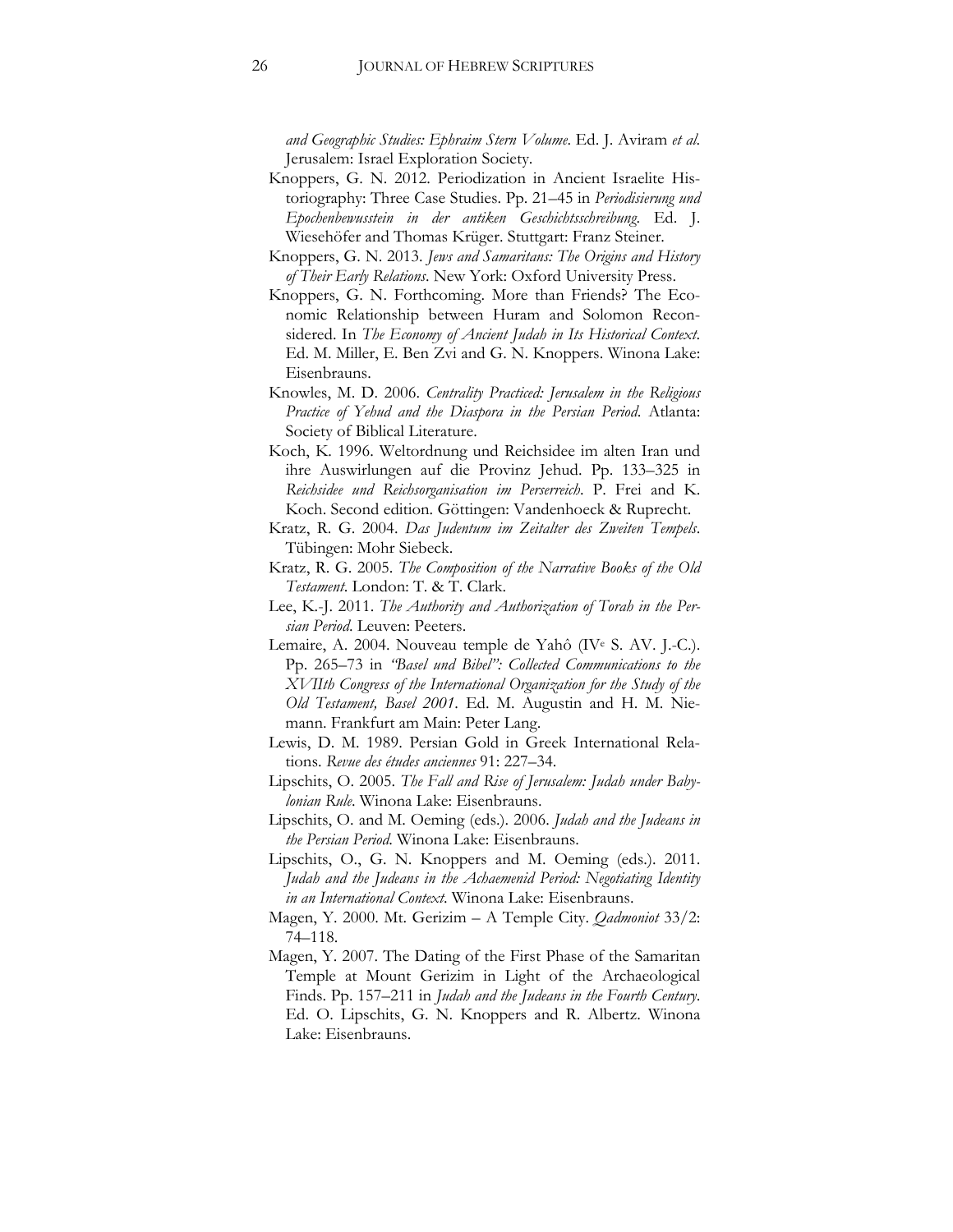- Magen, Y. 2008a. *Judea and Samaria Researches and Discoveries*. Jerusalem: Israel Antiquities Authority.
- Magen, Y. 2008b. *Mount Gerizim Excavations 3: Temple City*. Jerusalem: Israel Antiquities Authority.
- Magen, Y. 2008c. *The Samaritans and the Good Samaritan*. Jerusalem: Israel Antiquities Authority.
- Magen, Y., H. Misgav and L. Tsfania. 2004. *Mount Gerizim Excavations I*: *The Aramaic, Hebrew and Samaritan Inscriptions*. Jerusalem: Israel Antiquities Authority.
- Middlemas, J. 2005. *The Troubles of Templeless Judah*. Oxford: Oxford University Press.
- Middlemas, J. 2012. The Future of the "Exile." Pp. 63–81 in *By the Irrigation Canals of Babylon: Approaches to the Study of Exile*. Ed. J. Middlemas and J. J. Ahn. London: T & T Clark.
- Mitchell, L. 1997. *Greeks Bearing Gifts: The Public Use of Private Relationships in the Greek World, 435–323 B.C.* Cambridge: Cambridge University Press.
- Na'aman, N. 2000. The Egyptian-Canaanite Correspondence. Pp. 125–38 in *Amarna Diplomacy: The Beginnings of International Relations*. Ed. R. Cohen and R. Westbrook. Baltimore: Johns Hopkins University Press.
- Oeming, M. 2006. "See, We are Serving Today" (Nehemiah 9:36): Nehemiah 9 as a Theological Interpretation of the Persian Period. Pp. 571–88 in *Judah and the Judeans in the Persian Period*. Ed. O. Lipschits and M. Oeming. Winona Lake: Eisenbrauns.
- Pakkala, J. 2004. *Ezra the Scribe: The Development of Ezra 7–10 and Nehemia 8*. Berlin: de Gruyter.
- Pearce, L. E. 2006. New Evidence for Judeans in Babylonia. Pp. 399–411 in *Judah and the Judeans in the Persian Period*. Ed. O. Lipschits and M. Oeming. Winona Lake: Eisenbrauns.
- Pearce, L. E. 2011. "Judean": A Special Status in Neo-Babylonian and Achaemenid Babylonia? Pp. 267–77 in *Judah and the Judeans in the Achaemenid Period: Negotiating Identity in an International Context*. Ed. O. Lipschits, G. N. Knoppers and M. Oeming. Winona Lake: Eisenbrauns.
- Pearce, L. E. 2014. Continuity and Normality in Sources Relating to the Judean Exile. *Hebrew Bible and Ancient Israel* 3: 163–84.
- Polak, F. H. 2006. Sociolinguistics and the Judean Speech Community in the Achaemenid Empire. Pp. 589–628 in *Judah and the Judeans in the Persian Period*. Ed. O. Lipschits and M. Oeming. Winona Lake: Eisenbrauns.
- Porten, B. 1996. *The Elephantine Papyri in English: Three Millennia of Cross Cultural Continuity and Change*. Leiden: Brill.
- Porten, B. 2003. Elephantine and the Bible. Pp. 51–84 in *Semitic Papyrology in Context: A Climate of Creativity – Papers from a New York Conference Marking the Retirement of Baruch A. Levine*. Ed. L. H. Schiffman*.* Leiden: Brill.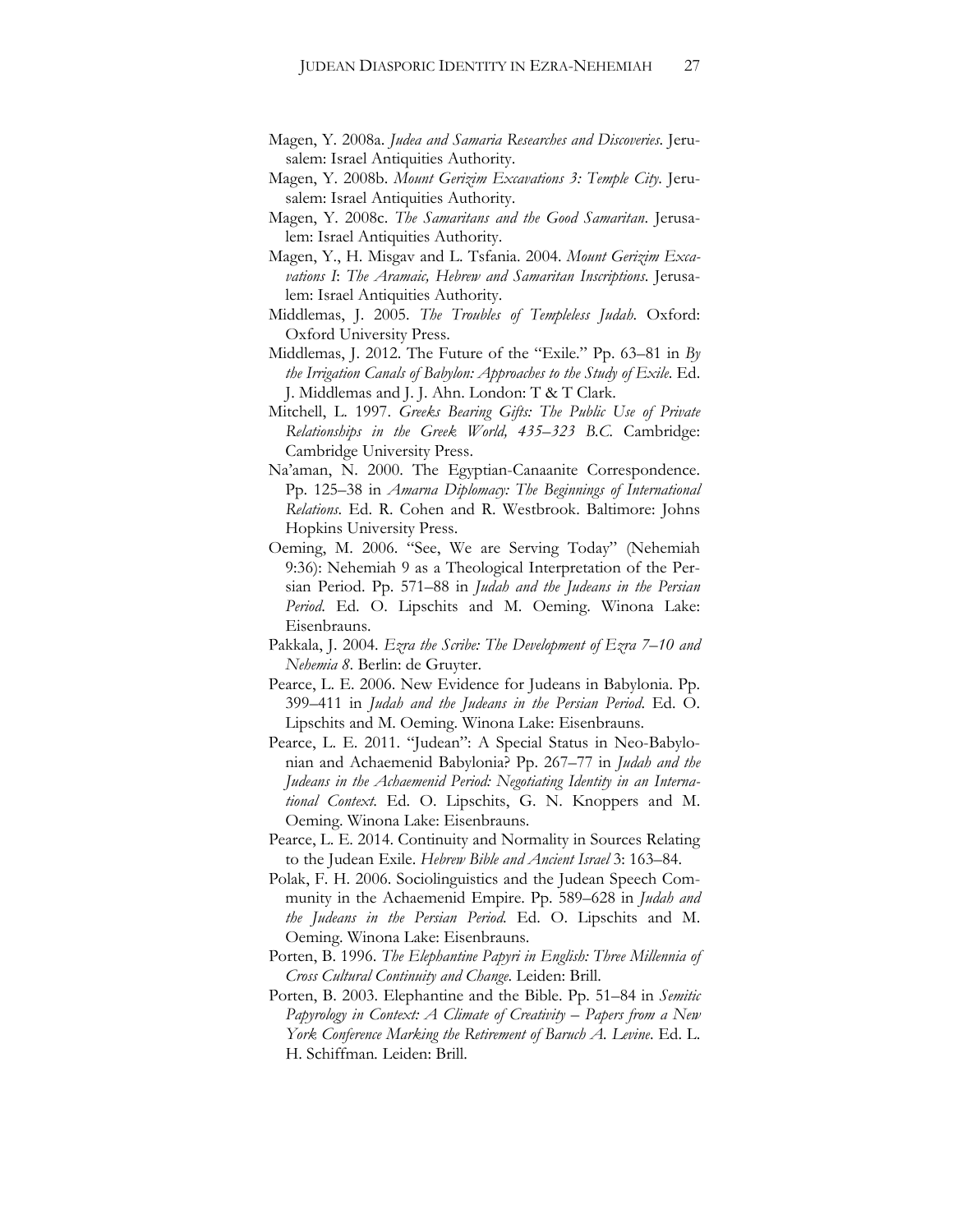- Rom-Shiloni, D. 2005. Ezekiel as the Voice of the Exiles and Constructor of Exilic Theology. *HUCA* 76: 1–45.
- Rom-Shiloni, D. 2011. From Ezekiel to Ezra-Nehemiah: Shifts of Group Identities within Babylonian Exilic Theology. Pp. 127–51 in *Judah and the Judeans in the Achaemenid Period: Negotiating Identity in an International Context*. Ed. O. Lipschits, G. N. Knoppers and M. Oeming. Winona Lake: Eisenbrauns.
- Rundgren, F. 1957. Zur Bedeutung von שרשו in Esra VII 26. *VT* 7: 400–404.
- Sancisi-Weerdenburg, H. 1989. Gifts in the Persian Empire. Pp. 129–45 in *Le tribut dans l'Empire perse*: *Actes de la table ronde de Paris, 12*–*13 décembre 1986*. Ed. P. Briant and C. Herrenschmidt. Paris: Peeters.
- Scatolini Apóstolo, S. S. 2006. On the Elusiveness and Malleability of "Israel." *JHS* 6: 1–27.
- Schmid, K. 2007. The Persian Imperial Authorization as a Historical Problem and as a Biblical Construct: A Plea for Distinctions in the Current Debate. Pp. 23–38 in *The Pentateuch as Torah: New Models for Understanding Its Promulgation and Acceptance*. Ed. G. N. Knoppers and B. M. Levinson. Winona Lake: Eisenbrauns.
- Schmid, K. 2011. Judean Identity and Ecumenicity: The Political Theology of the Priestly Document. Pp. 3–26 in *Judah and the Judeans in the Achaemenid Period: Negotiating Identity in an International Context*. Ed. O. Lipschits, G. N. Knoppers and M. Oeming. Winona Lake: Eisenbrauns.
- Scott, J. M. 1997. Exile and the Self-Understanding of Diaspora Jews in the Greco-Roman Period. Pp. 173–218 in *Exile: Jewish and Christian Conceptions*. Ed. J. M. Scott. Leiden: Brill.
- Smith, D. 1989. *The Religion of the Landless: The Social Context of the Babylonian Exile*. Bloomington: Meyer-Stone.
- Throntveit, M. A. 2003. The Relationship of Hezekiah to David and Solomon in the Books of Chronicles. Pp. 105–21 in *The Chronicler as Theologian: Essays in Honour of Ralph W. Klein*. Ed. M. P. Graham, S. L. McKenzie, and G. N. Knoppers. Sheffield: Sheffield Academic Press.
- Tuplin, C. 1987. The Administration of the Achaemenid Empire. Pp. 109–66 in *Coinage and Administration in the Athenian and Persian Empires: The Ninth Oxford Symposium on Coinage and Monetary History*. Ed. I. Carradice. Oxford: B.A.R.
- Vanderhooft, D. S. 1999. *The Neo-Babylonian Empire and Babylon in the Latter Prophets*. Atlanta: Scholars Press.
- Vanderhooft, D. S. 2003. New Evidence Pertaining to the Transition from Neo-Babylonian to Achaemenid Administration in Palestine. Pp. 219–35 in *Yahwism After the Exile: Perspectives on Israelite Religion in the Persian Era*. Ed. R. Albertz and B. Becking. Assen: Royal Van Gorcum.